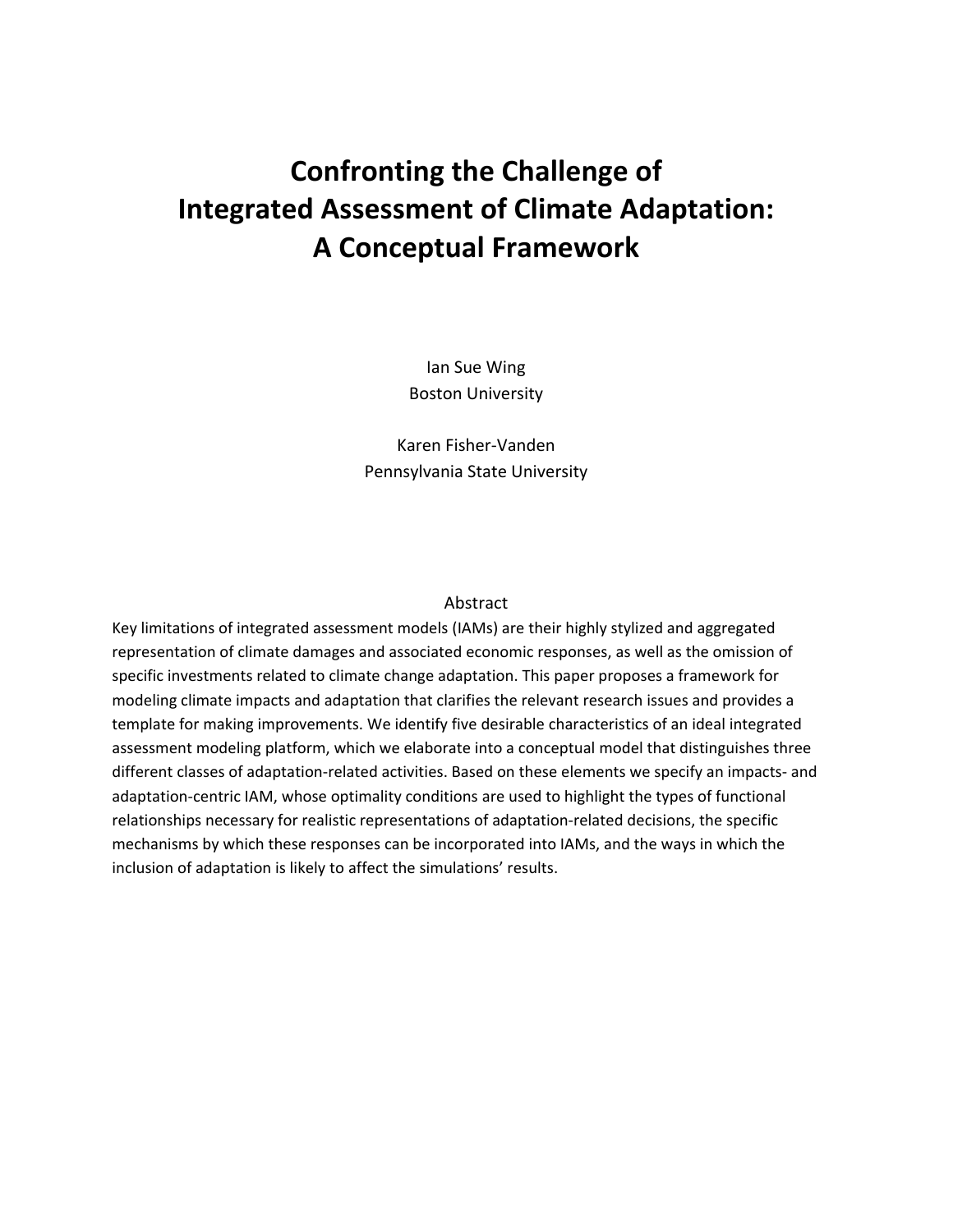# **1. Introduction**

Integrated assessments of climate change have concentrated on developing baseline scenarios of future greenhouse gas (GHG) emissions, and analyzing the economic consequences of emission mitigation policies. A pervasive limitation of existing integrated assessment models (IAMs) is their highly stylized and aggregated representation of climate impacts and the economic responses thereto, and the omission of specific investments related to climate change adaptation. This state of affairs originates in our incomplete understanding of the channels through which anthropogenic radiative forcing induces changes in meteorological variables and through these, various other biophysical impact endpoints at regional scales—as well as what the concomitant damages to the various economic sectors within these regions might be. The good news is that this situation is slowly improving, with several advances made over the past decade to introduce impacts and adaptation into IAMs. However, systemic challenges to modeling adaptation continue to impede progress in this area.

In this paper we propose a conceptual framework for modeling climate impacts and adaptation. Our goal is to clarify the relevant research issues and provide a useful template for making progress in this difficult but vital area. To this end we address three important questions: what types of functional relationships do IAMs need to include in order to more realistically represent the kinds of adaptation-related decisions that need to be made, what are specific mechanisms by which these responses can be incorporated into models, and how and why is their inclusion likely to affect IAM results?

The rest of the paper is organized as follows. Section 2 provides the motivation for our inquiry, discussing the special challenges that attend modeling the processes of adapting to climate change. In section 3 we introduce our conceptual framework for understanding and

1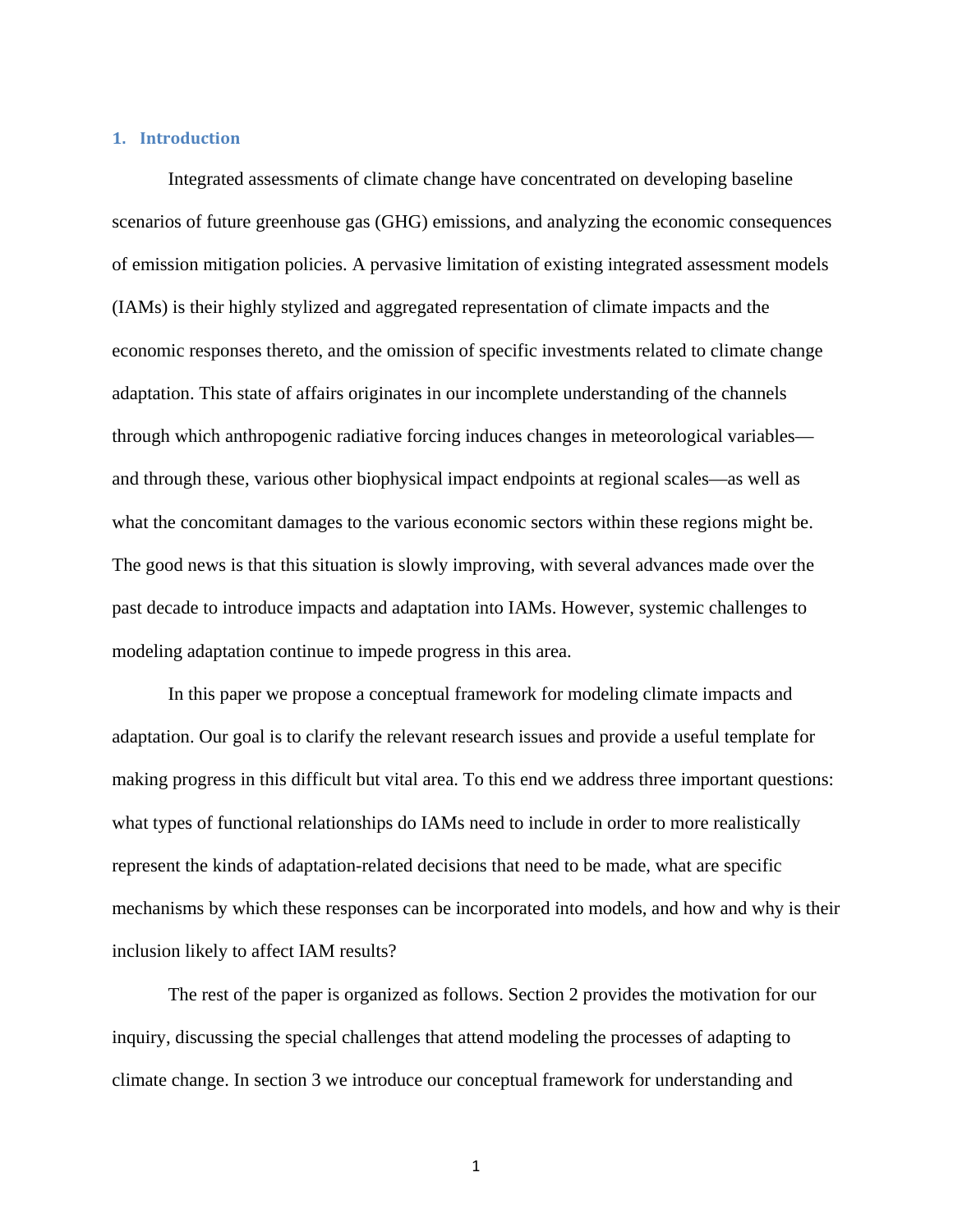analyzing climate impacts and adaptation. In section 4 we elaborate the core elements of our framework into a stylized IAM whose optimality conditions highlight the channels through which climate impacts' and adaptation exert effects on the economy. Section 5 expands on these results, offering additional observations and discussion. Section 6 concludes with a brief summary.

# **2. Confronting the Challenges of Modeling Adaptation**

What are the unique features of climate adaptation, and what special challenges do they pose to integrated assessment modeling? The fundamental premise of this paper is that the biophysical impacts of climate change will be heterogeneous, both in terms of their attributes and their geographic incidence, resulting in shocks to natural and human systems that differ in character and magnitude across regions.<sup>1</sup> Climate damages are also likely to be sector-specific, with particular categories of economic activity (e.g., agriculture, coastal settlements) being more severely impacted than others. Furthermore, because adaptation will likely target defensive expenditures to particular damage endpoints in regions and sectors anticipated to be particularly exposed and vulnerable, such investments are likely to be regionally and sectorally differentiated as well. To capture such decisions, an ideal IAM would need to contain sufficient regional and sectoral detail to resolve the variation in the relevant climate impacts and responses, or at least be able to consistently aggregate these artifacts up to coarser spatial scales.

A second issue is the character of adaptational responses to these impacts. Adaptation comes in different forms: passive general market reactions (e.g., changing heating and cooling expenditures or shifts in choice of tourism destinations); specific reactive adaptation investments (e.g., treatment of vector-borne disease); and specific proactive adaptation investments (e.g., the

 $\overline{a}$ 

 $1$  E.g., areas that are currently near the boundaries of different climate regimes will likely experience the largest climatic changes, and impacts, as these regimes shift.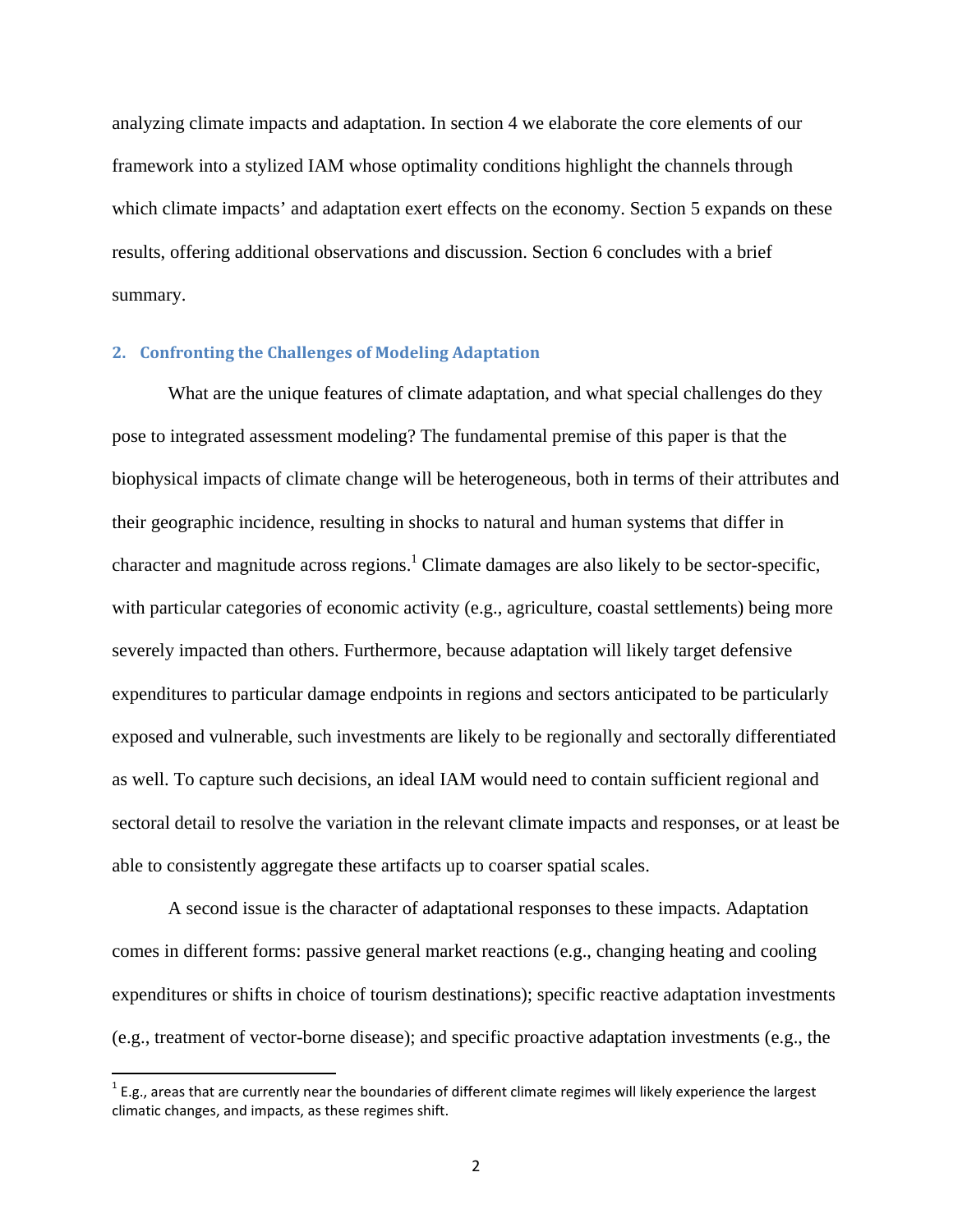hardening of vulnerable infrastructure, development of early warning systems, and expansion of capacity for climate-related disaster preparedness and response). A few IAMs already embody the capability to simulate passive adaptation through endogenous market responses to climateinduced changes in prices. Examples include increases in electricity generation in response to higher residential and commercial cooling demands triggered by summer heat waves, or decline in rain-fed crop yields induced by shocks to the productivity of agricultural land from reduced precipitation. To simulate adaptation existing IAMs need to incorporate a region-by-sector array of climate impacts each element of which represents the relevant shock to the economy.

Thirdly, endogenous investment in proactive adaptation measures such as coastal protection is typically absent in IAMs due to difficulties modeling intertemporal decision making under uncertainty. Proactive adaptation is influenced by economic actors' expectations of the timing and magnitude of future climate damages. Unlike reactive adaptation, these measures are investments designed to protect against future impacts that are far from certain, and therefore generate protection that is cumulative and inherently intertemporal in nature. To approximate investment trajectories that are optimal given the current information set, IAMs should be capable of capturing the tradeoff between the discounted benefits of avoided future damages and the opportunity cost of investments today. Furthermore, because investment decisions depend on both expectations of impacts and the rate of time preference, they are inextricably linked to decisions to emit or *abate* greenhouse gases (GHGs) in the near term.

Fourth, increases in the demand for adaptation will likely induce technological improvements in adaptation-related activities. How much this kind of innovation differs significantly from mitigation-related technological change is not well understood. A particular question is whether the regional and sectoral specificity of adaptation measures, coupled with the

3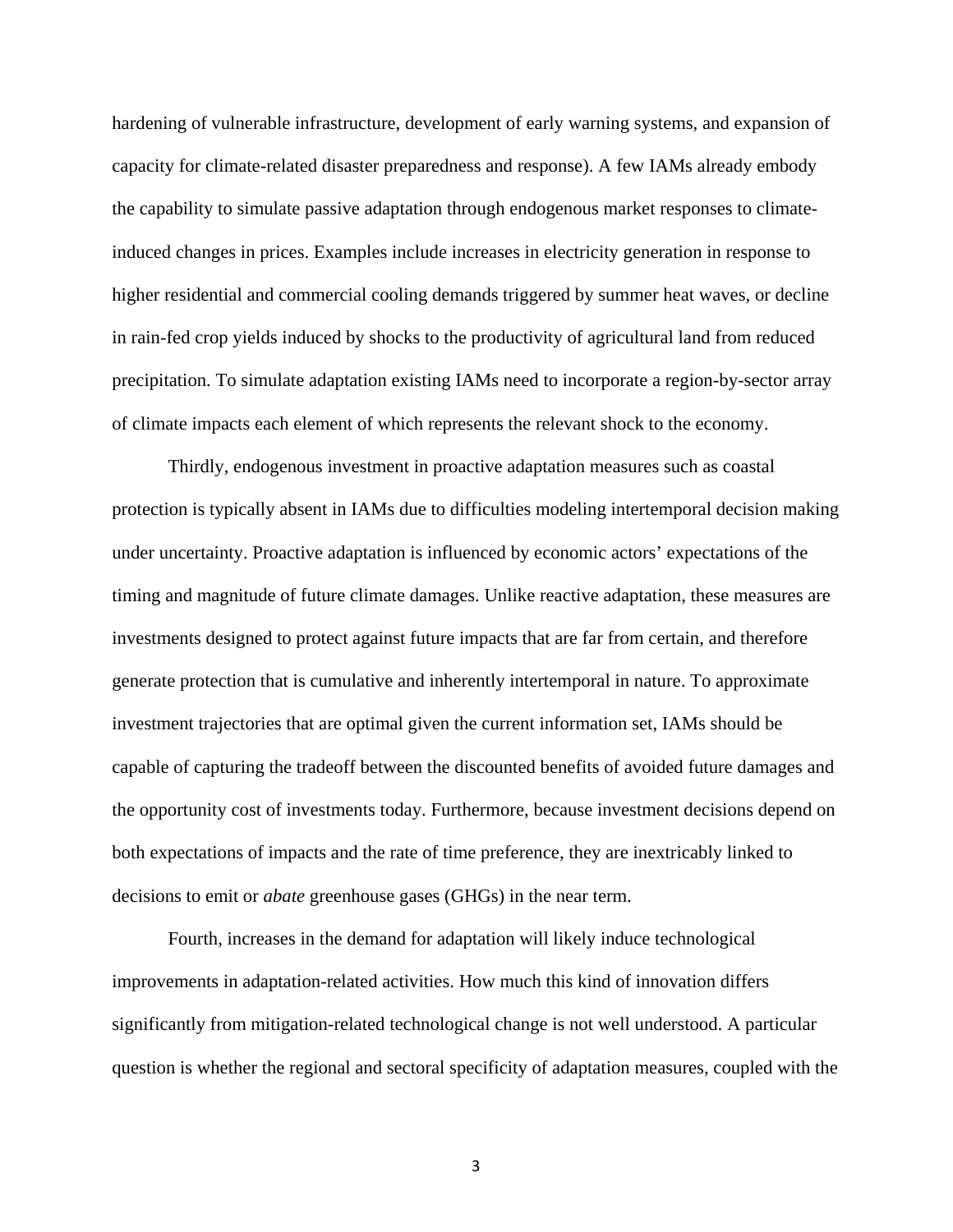risk to public infrastructure from climate-related damages, might end up limiting the market for new adaptation techniques, reducing the attractiveness of private R&D and increasing the role for public investments. The public-private distinction is more than a question of simply basic versus applied science—as with government support for defense-related R&D, adaptation-related innovations will be driven by the nature of demand for the final product. IAMs should be able to represent relevant differences on the demand side, as well as the revenue-raising mechanisms that supply public investment funds.

Finally, IAM representations of climate impacts' economic effects and the adaptation's mitigating influence should ideally be grounded in empirical evidence. Although climate impacts and adaptation is the subject of a burgeoning empirical literature, this work is mostly restricted to a few regions and sectors, and tends to focus on the direct impacts of temperature on economic outcomes, with limited ability to disentangle the contributions of specific biophysical endpoints. The upshot is a disconnect between empirical estimates and IAMs, with attendant difficulties in translating the former into functional forms and parameters useful to the latter. Furthermore, there are only a few empirical assessments of adaptation-related technological improvements that have been widely recognized to have significantly lowered the cost of responding to—or defending against—climate damages.<sup>2</sup> This deficit reflects our limited understanding of the process by which technologies of this kind improve, especially if innovations may be targeted toward specific impact endpoints. Thus, in empirical research there is a need for not only broader regional and sectoral coverage, but also deeper insight into the specific channels through which changes in climate variables generate impacts on the economy.

 $\overline{\phantom{a}}$ 

 $2$  E.g., Landon-Lane et al (2011) conclude that banking system innovations post-1940 reduced the correlation between climate impacts on agricultural production and financial distress in the U.S. Midwest. Fishback et al (2011) find access to information to be a significant attenuator of temperature's influence on mortality, providing support for the beneficial effect of past U.S. public health campaigns. Hansen et al (2011) find that irrigation and dam infrastructure mitigated the impacts of precipitation extremes on agricultural yields.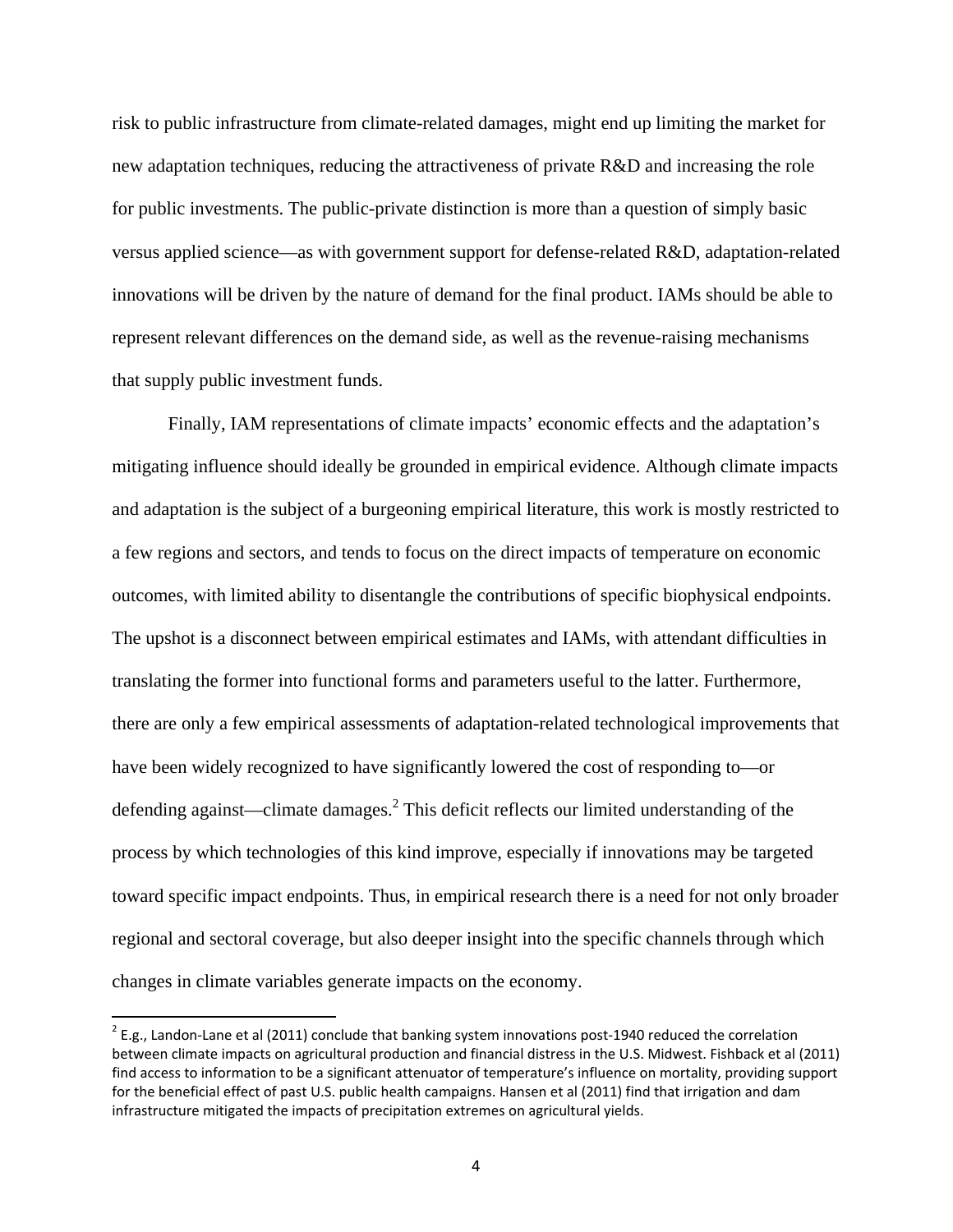#### **3. Climate Impacts and Adaptation: A Bottom-Up Conceptual Model**

A simple conceptual framework that encompasses the foregoing points is illustrated in Figure 1. Starting from the top, human induced increases in atmospheric GHG concentrations (i) drive changes in climate variables such as temperature and precipitation at the regional scale (ii). These climatic changes result in physical impacts (iii) which influence the productivity of various sectors of the regional economies where the impacts occur (iv), generating economic losses (v).

Less straightforward is how adaptation activities induced by the threat, or the onset, of economic damages arise endogenously. The response of sectoral productivities to the character and magnitude of the initiating physical impacts is moderated by specific protective or defensive measures (e.g., coastal protection infrastructure to defend against rising seas, or the development of drought- and heat-tolerant varieties of staple crops), which we refer to as Type II adaptation activities. A qualitatively different type of adaptation lessens the adverse effects of the impacts that do occur on economic sectors' productivity. We refer to specific investments of this kind as Type III measures, which include insurance, redundant or flexible production capacity, or investments in disaster preparedness, response and recovery. Lastly, for given levels of these specific adaptations (or no adaptation), the magnitude of the damages that do ultimately befall the economy also depend upon price changes and substitution responses across many markets. These passive general equilibrium adjustments should be considered as a distinct form of adaptation, which we label Type I. Crucially, the three types of responses interact with one another, and are not separable from the overarching context of the magnitude and character of the climate impacts that generate the demand for adaptation in the first place. This suggests that to quantify the economic consequences of climate impacts we must first characterize how key

5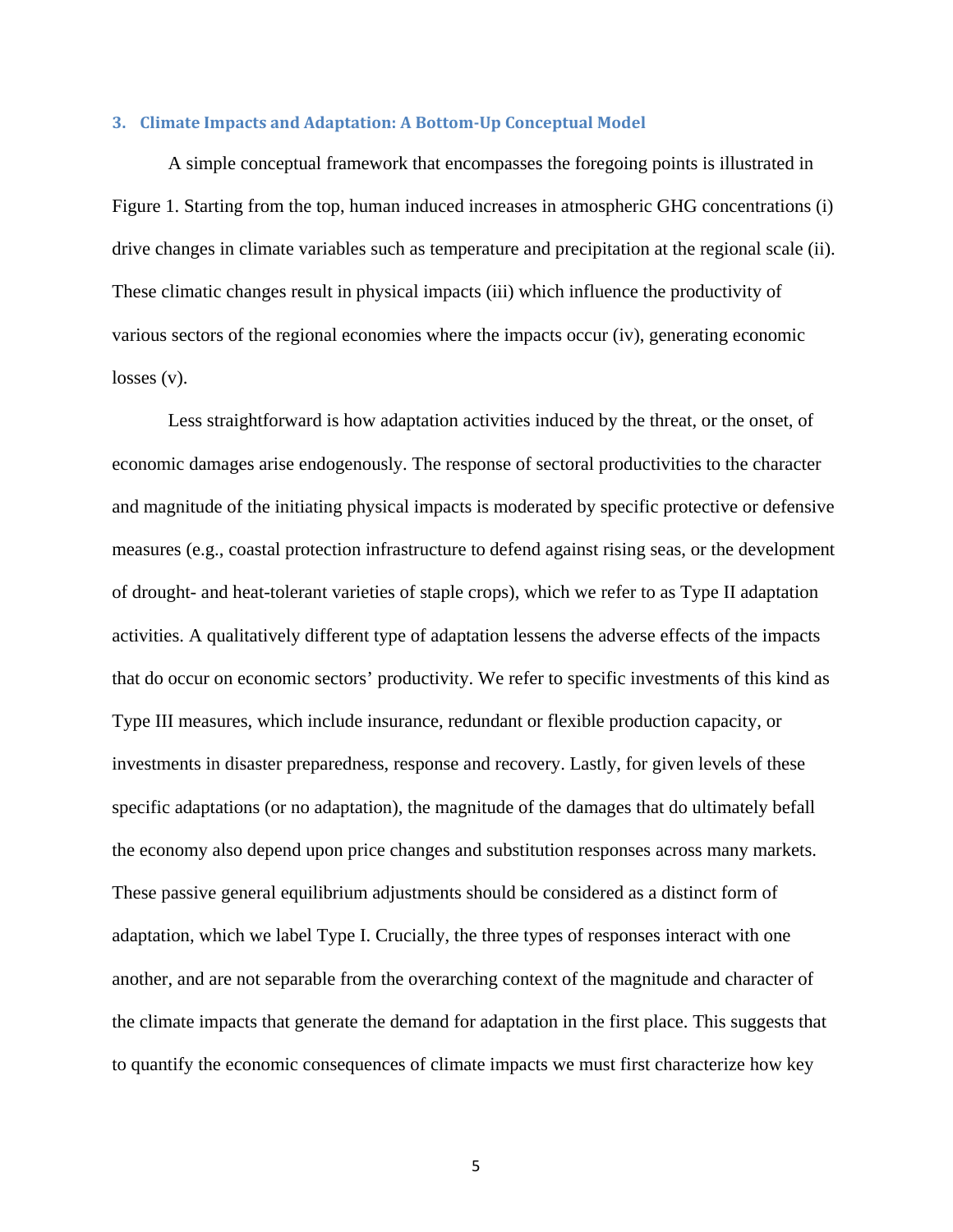impact endpoints depend on changes in climate variables at the regional scale (B) and how sectoral productivity shocks depend on these endpoints (C).

To formally model this intuition, we use subscripts  $m$ ,  $j$ ,  $\ell$ ,  $i$  and  $t$  to index the sets of climate-related variables, economic sectors, geographic locations, impact endpoints, and time periods. We can think of (B) as a family of mathematical response functions  $(\zeta_{j,\ell}^i)$  which translate climate variables  $(M_{\ell,t}^m)$  into biophysical impact endpoints  $(b_{j,\ell,t}^i)$ . Likewise, (C) is a family of functions,  $\lambda_{j,\ell}^i$ , that translate impacts into shocks to productivity  $(\Lambda_{j,\ell,t})$ . The functions  $\zeta_{j,\ell}^i$  and  $\lambda_{j,\ell}^i$  are response surfaces in the form of Table 1 whose full exploitation requires a multisectoral representation of economic activity—for example, production functions denominated by region and sector  $(\psi_{j,\ell})$ .<sup>3</sup>

In this context it is tempting to interpret Type II "shielding" investments as proactive stock adaptation and Type III "coping" adaptations as reactive flow adaptation, but this would not be strictly correct. Each category will in general include a mix of proactive and reactive measures, with the essential difference being the mechanism through which each type exerts its moderating effect. Protective measures lessen sectors' exposure by attenuating the marginal effects of impact endpoints on productivity changes  $(\partial \zeta_{j,\ell}^i / \partial M_{\ell,t}^m)$ ; coping measures increase resilience by attenuating the marginal effects of productivity shocks on economic losses  $(\partial \lambda_{i,\ell})$  $\partial b^i_{j,\ell,t}$ ).

This distinction has potentially important implications for the allocation of adaptation investments under uncertainty. Planning to limit a sector's exposure to climate damage requires an understanding of how specific impact endpoints affect its productivity. There may also be

<sup>&</sup>lt;u>and the state of the art in this regard is the FUND model's "impact sectors" (Tol, 1995; Anthoff et al, 2011), but this and The state of the art in this regard is the FUND model's "impact sectors" (Tol, 1995; Anthoff et a</u> approach tends to conflate biophysical endpoints with the parts of the economy they might affect. The concern is that some impacts might induce substitution of output from more-exposed to less-exposed industries.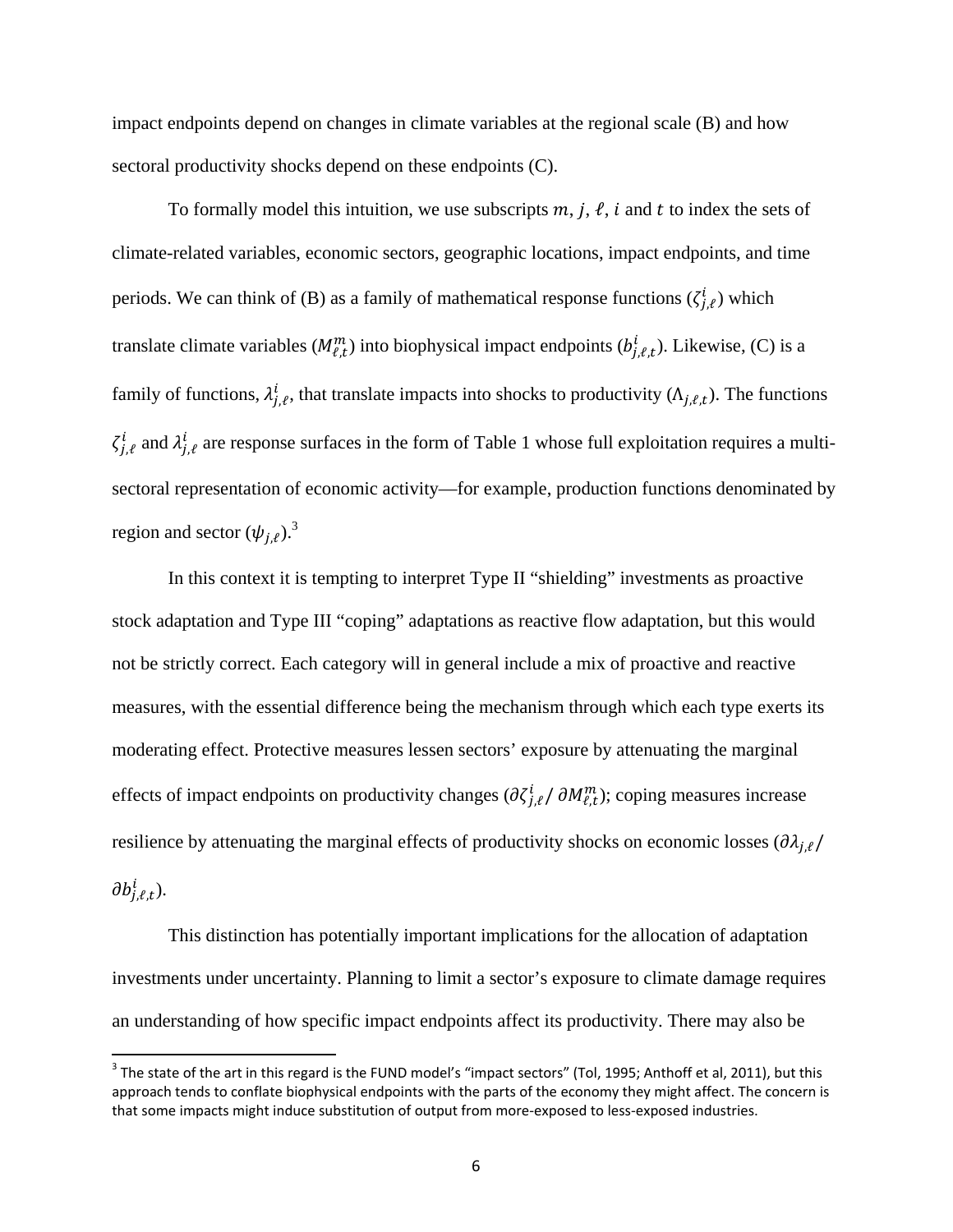other "general purpose" investments that are not climate-specific but lower the cost of adjustment to many different kinds of shocks. If adaptive investments prove to be more generic and fungible, while defensive investments are more impact-, sector- and region-specific, then we would expect more of the former and less of the latter. But conjectures such as these await empirical confirmation. A potentially fruitful direction for future research is to characterize the distribution of historical expenditures on adaptation to natural hazards, climatic and otherwise (see, e.g., Libecap and Steckel, 2011).

## **4. Implementation: A Canonical IAM**

The potential for regional and sectoral heterogeneity in climate impacts and adaptation suggests that a single global or economy-wide damage function of the kind employed by many IAMs is insufficient. In this section we illustrate an alternative specification of impacts and damages in the context of a stylized IAM. For clarity and simplicity, we focus on impacts and adaptation responses related to sectoral productivity, and do not seek to explicitly represent all of the elements of Figure 1 in the fullest possible detail. Instead, where appropriate, we illustrate opportunities to adapt the model to explicitly highlight impacts and adaptation responses affecting factor inputs and market exchange.

Figure 2 presents our canonical IAM, which extends the well-known RICE and AD-WITCH models (Nordhaus, 2010; Bosello et al, 2010a,b). The outputs of regional economies expand due to technical progress, capital accumulation and the extraction of geological carbonenergy resources, driving accumulation of a stock of atmospheric GHGs that generate climate damages. The main feedback is the influence of current global fossil energy use on the regional and sectoral distribution of future productivities via the climate system  $(1j)-(1k)$ , the biophysical impacts of climate change (1l) and consequent shocks to the economy (1m). There are two novel

7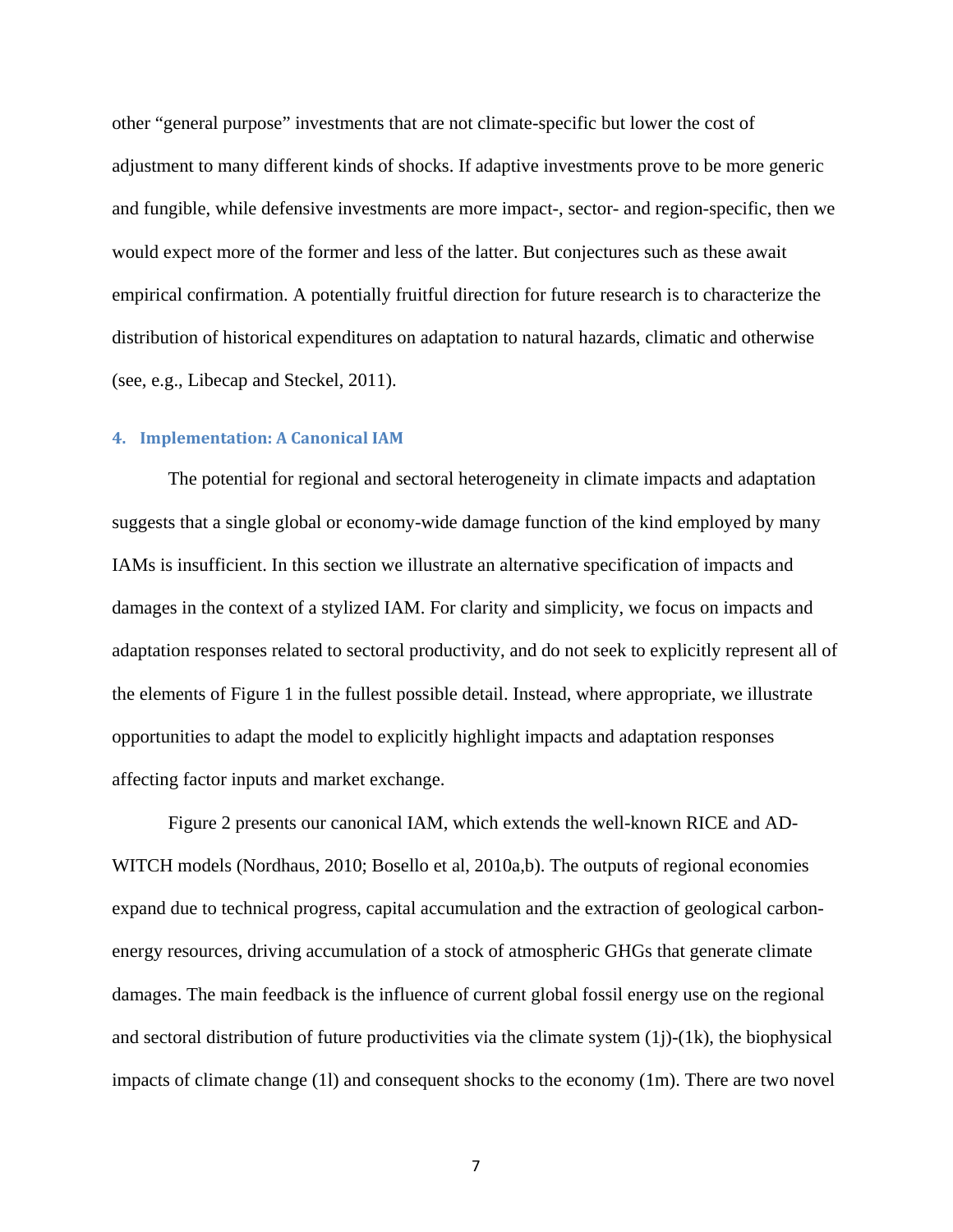features: a one-to-one elaboration of endpoint-sector damage linkages through the sectoral production functions (1c), as well as expenditures on contemporaneous reactive and forwardlooking proactive adaptation ( $\rho_{j,\ell,t}^i$  and  $\pi_{j,\ell,t}^i$ ), the second of which accumulates into a stock of adaptation capital  $(a_{j,\ell,t}^i)$ . As discussed above, stock and flow adaptation can be both protective and ameliorative, via their moderating effects on impacts (1l) and subsequent damages (1m).

Our model specification is not without sacrifices. We omit labor as an explicit input to production, primarily to reduce notational clutter, but also because most IAMs treat the growth of population and the supply of labor in natural units as exogenous.<sup>4</sup> Similarly, we subsume secular trends in aggregate productivity or energy-efficiency improvement implicitly within our sectoral production functions in order to focus narrowly on the effects of climate damages. We model the latter as adverse productivity shocks that have the potential to influence both the rate and bias of sectors' technical progress, and, over time the sectoral composition of the economy.<sup>5</sup> This deliberate simplification does not provide an explicit representation of either demand-side impacts such as increases in the use of electricity for air conditioning in response to higher temperatures or capital stock destruction due to extreme events such as tropical cyclones.<sup>6</sup> The validity of this modeling strategy turns on the degree of regional disaggregation—while it is difficult to imagine extreme events that are so destructive as to appreciably affect aggregate capital accumulation in large regions such as the US or China, biases may arise in models with *sub*-national detail.

 $\overline{\phantom{a}}$ 

 $^4$  Including labor would create the equivalent of an additional "fixed factor" in eq. (1c), which would not generate additional insight. We note that our existing formulation is nonetheless able to accommodate in an implicit fashion the potential output effects of climate impacts on labor productivity (e.g., Graff Zivin and Neidell, 2010).

 $5$  Compare the special case of DICE/RICE-type IAMs in which damages have a neutral effect, which in the current notation can be specified as  $q_{j,l,t}^Y = \Lambda_{j,l,t} \cdot \psi_{j,l} \big[ q_{j,l,t}^E, q_{j,l,t}^K \big].$ <sup>6</sup> These could potentially be captured through modifications to the sectoral output aggregation functions (1b) or

the perpetual inventory equations (1h).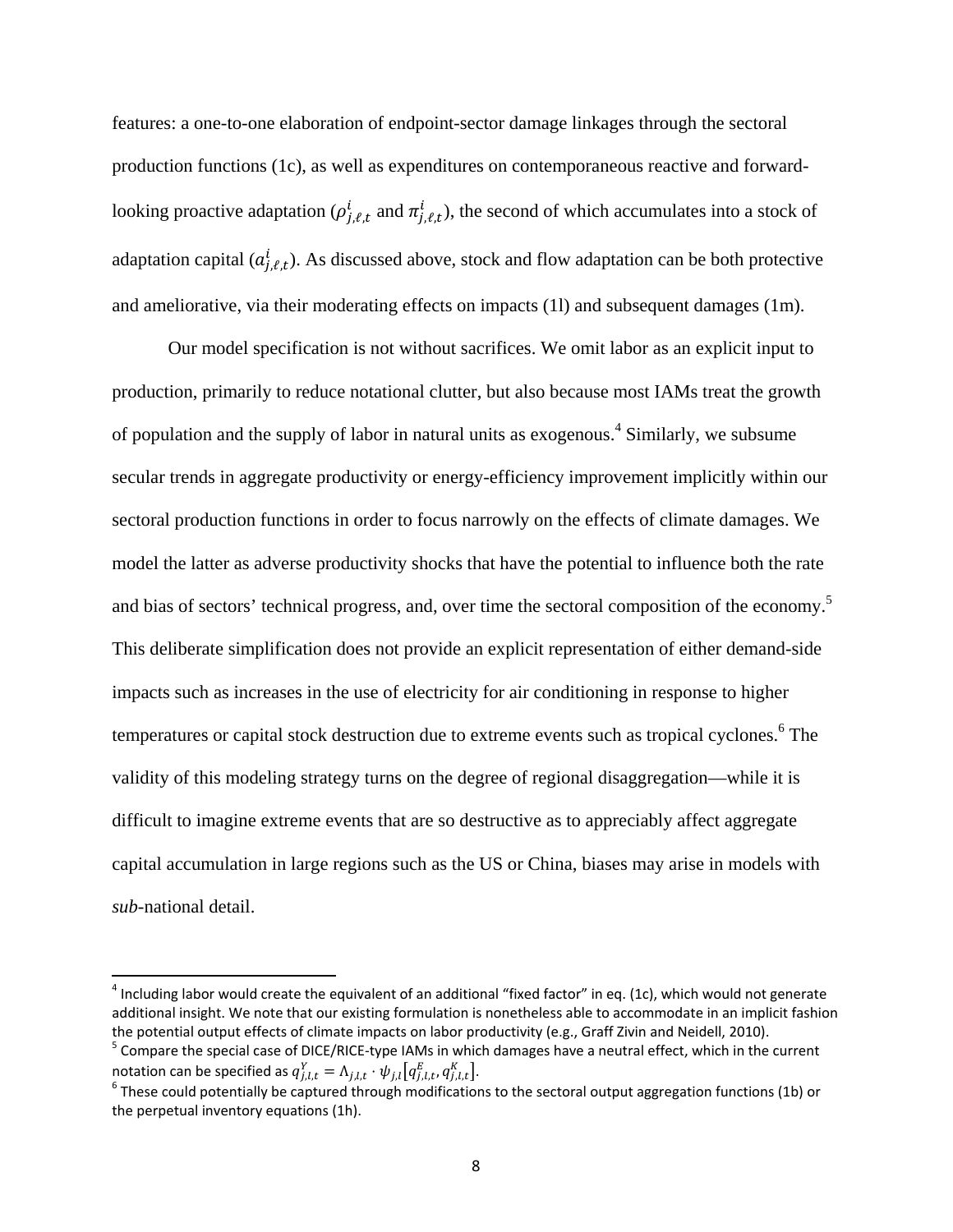The primary economic control variables are aggregate physical capital investment  $(X_{\ell,t}^K)$ and carbon-energy resource extraction  $(Q_{\ell,t}^E)$ , while the primary environmental controls are investment in proactive and reactive adaptation. (There is also the intersectoral allocation of capital and energy— $q_{j,\ell,t}^{K}$  and  $q_{j,\ell,t}^{E}$ , but this is of secondary importance, and not discussed further.) We go on to derive the optimality conditions associated with the primary controls, and, inspired by Golosov et al (1011) and Hassler and Krusell (1012), use the results to understand the drivers of climate damages and adaptation's moderating role. Throughout, we focus on a reference sector j', region  $\ell'$  and time period  $t'$ .<sup>7</sup>

#### **Physical capital investment**

 $\overline{\phantom{a}}$ 

Capital accumulation is the primary engine of economic growth apart from secular productivity increase. The condition for optimal investment is  $\partial W/\partial X_{\ell',t'}^K = 0$ , which yields:

$$
\beta^{t'} \frac{\partial \Xi}{\partial U_{\ell'}} \cdot \frac{\partial U_{\ell'}}{\partial Q_{\ell',t'}^c}
$$
\n
$$
= \mathbb{E}_{t'} \sum_{t=t'+1}^T \beta^t (1 - \vartheta^K)^{t-t'-1} \frac{\partial \Xi}{\partial U_{\ell'}} \cdot \frac{\partial U_{\ell'}}{\partial Q_{\ell',t}^c} \cdot \sum_{j=1}^N \left( \frac{\partial \Phi_{\ell'}}{\partial q_{j,\ell',t}^Y} \cdot \frac{\partial \phi_{j,\ell',t}}{\partial q_{j,\ell',t}^K} \cdot \frac{\partial q_{j,\ell',t}^K}{Q_{\ell',t}^K} \right) \tag{2}
$$

$$
\mathcal{W} = \mathbb{E}_0 \sum_{t=0}^T \beta^t \mathbb{E} \big[ \dots, U_{\ell'} \big[ X_{\ell',t-1}^K, X_{\ell',t-2}^K, \dots, Q_{\ell',t}^E, Q_{\ell',t-1}^E, \dots, \rho_{j,\ell',t}, \pi_{j,\ell',t-1}, \pi_{j,\ell',t-2}, \dots \big], \dots \big].
$$

 $^7$  Eq. (1j) can be used to substitute for G in (1k), and the outcome can be plugged into (1l) for  $M^m$ . The new eq. (1l) can be plugged into (1m) to eliminate  $b^i$ . The result, which expresses regional and sectoral climate shocks as a function of lagged values of carbon-energy, as well as current investment in reactive adaptation and the extant stock of proactive adaptation capacity, can be used to eliminate Λ in (1c). Eq. (1c) can be further reduced by using (1d) and (1e) to express inputs of carbon-energy and capital to sectoral production as implicit functions of their aggregate supplies,  $Q^K$  and  $Q^E$ . And (1h) and (1i) can be used to express the current state variables  $Q^K$  and  $\boldsymbol{a}$  as functions of the lagged values of their respective controls,  $X^K$  and  $\pi$ . The new eq. (1c) can be used to substitute for  $q^Y$  in (1b) and the result plugged into (1f) to eliminate  $Q^Y$ . Finally, (1g) can be substituted into (1f) to eliminate  $P^E$ . The new eq. (1f) can then be used to substitute for  $Q^C$  in (1a), allowing our IAM to be approximated as an unconstrained maximization problem in which the objective is denominated over the four control variables: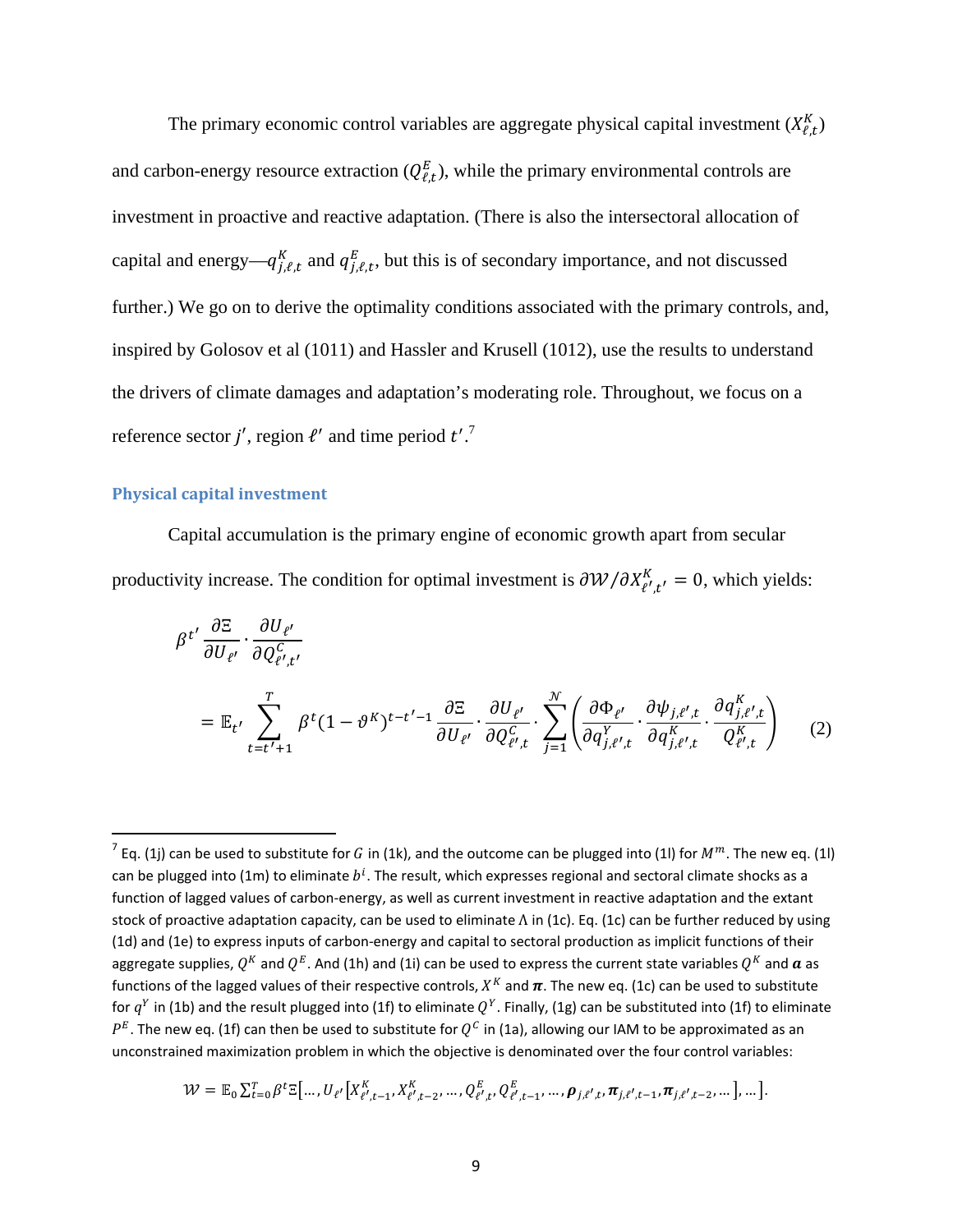On the left is the period- $t'$  marginal cost of investment (forgone current consumption), while on the right is the present value of the output increases generated by the increment to the capital stock. Through the sectoral production functions (1c), climate-induced adverse shocks depress the marginal product of capital  $(\partial \psi_{j,\ell',t}/\partial q_{j,\ell',t}^K)$ , attenuating aggregate near-term investment by reducing its beneficial effect on future output. Conversely, the ability to adapt limits the expected decline in capital's marginal product, thereby increasing investment.

We draw additional insights by calculating the optimal demand for contemporaneous investment. Key to our method is the elasticities summarized in Table 2. Let  $\gamma_1$ - $\gamma_5$  represent the instantaneous elasticities of  $\ell$ " saggregate output with respect to the output of sector  $j'$ , sectoral output with respect to its own use of capital,  $j'$ 's use of capital with respect to the aggregate capital supply (capturing the effects of reallocation), and the investment elasticity of future capital supply.<sup>8</sup> Finally, define the region  $\ell'$  aggregate price deflator,  $\mathcal{D}_{\ell',t,t'} = \frac{\partial U_{\ell'}}{\partial Q_{\ell',t}^C} \left/ \frac{\partial U_{\ell'}}{\partial Q_{\ell',t}^C} \right)$  $\sqrt{\frac{\partial G_{\ell'}}{\partial Q_{\ell',t'}^C}}$  as the index of change in the marginal utility of consumption, and  $g_{\ell',t,t'}^Y = Q_{\ell',t}^Y/Q_{\ell',t'}^Y$  as its future GDP growth. Rearranging (3) yields the optimal investment intensity of GDP:

$$
\frac{X_{\ell',t'}^{K}}{Q_{\ell',t'}^{Y}} = \mathbb{E}_{t'} \sum_{t=t'+1}^{T} \beta^{t-t'} \mathcal{D}_{\ell',t,t'} g_{\ell',t,t'}^{Y} \gamma_4 \big[ Q_{\ell',t'}^{K}, X_{\ell',t'}^{K'} \big]
$$
\n
$$
\times \sum_{j=1}^{N} \left( \gamma_1 \big[ Q_{\ell'}^{Y}, q_{j,\ell'}^{Y} \big] \cdot \gamma_2 \big[ q_{j,\ell'}^{Y}, q_{j,\ell'}^{K} \big] \cdot \gamma_3 \big[ q_{j,\ell'}^{K}, Q_{\ell'}^{K} \big] \right) \tag{2'}
$$

The second summation on the right-hand side is the elasticity of future aggregate output with respect to aggregate capital, mediated via the sectoral structure of the economy. The larger the value of this variable, or future output growth, the greater the intensity of physical capital

 $\overline{\phantom{a}}$ 

 $^8$  The marginal effect of investment at  $t'$  on subsequent capital stocks is  $(1-\vartheta^K)^{t-t'-1}=\ \gamma_4\big[Q^K_{\ell,t},X^K_{\ell,t'}\big]\cdot$  $Q_{\ell,t}^K/X_{\ell,t}^K$ .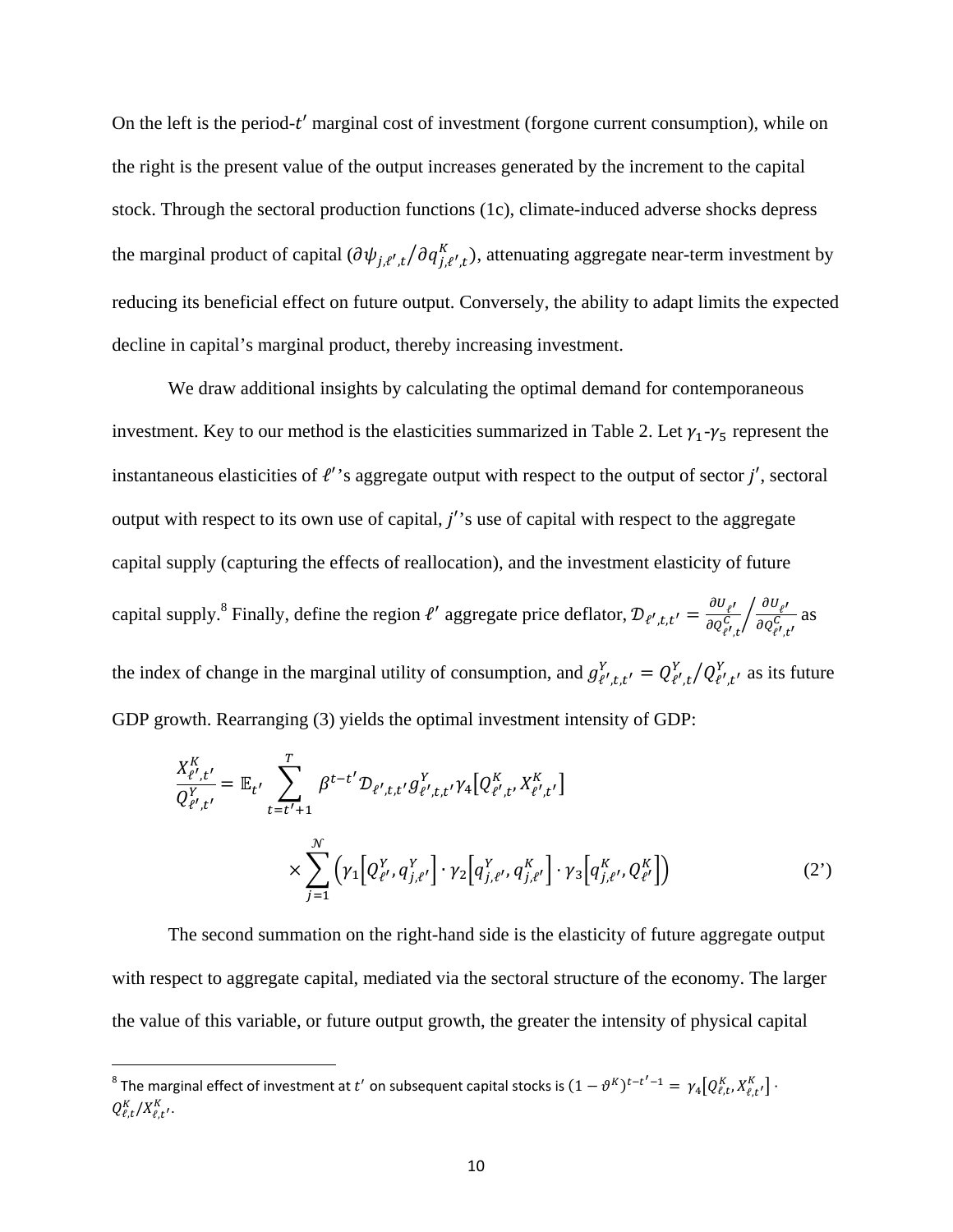investment. The same is true for the discount factor, the future aggregate price level and the durability of current investment. We take pains to emphasize that the elasticities in this expression should not be thought of as numerical constants. Rather, their instantaneous values are functions of their second argument and the modulating influences of intervening variables. A case in point is the capital-output elasticity  $(\gamma_2)$ , whose values depends on the impact on the benchmark capital accumulation path of the carbon-energy extraction rate and the productivity impacts of climate damages and adaptation. $9$  The Type I adaptations thus induced will be the changes in the path of investment and the intersectoral allocation of energy and capital.

# **Carbon-energy extraction**

RICE and DICE specify a Leontief relationship between aggregate output and inputs of carbon-energy, the coefficient on which declines at an exogenously-specified rate of energy efficiency improvement. The resulting progressive decoupling of emissions from output is the central moderating force on atmospheric GHG accumulation and future climate damages. In the present model carbon-energy extraction is a decision variable influenced by the endogenous marginal productivity of energy use. Optimal extraction is given by  $\partial W/\partial Q_{\ell',t'}^E = 0$ , yielding:

$$
\underline{\beta^{t'}} \cdot \frac{\partial \Xi}{\partial U_{\ell'}} \cdot \frac{\partial U_{\ell'}}{\partial Q^C_{\ell',t'}} \cdot P^E_{t'} \quad + \mathbb{E}_{t'} \sum_{t=t'}^{T} \beta^t \cdot \frac{\partial \Theta}{\partial Q^E_{\ell',t'}} \cdot \sum_{\ell=1}^{\mathcal{L}} \left( \frac{\partial \Xi}{\partial U_{\ell}} \cdot \frac{\partial U_{\ell}}{\partial Q^C_{\ell,t}} \cdot Q^E_{\ell,t} \right)
$$

(a) Contemporaneous marginal extraction cost

 $\overline{\phantom{a}}$ 

 $(b)$  Resource stock effect of contemporaneous energy use

 $^9$  Obviously, there is also uncertainty associated with the distribution of future output growth across sectors and regions  $(g<sup>Y</sup>)$ , but this is comparatively straightforward to address through Monte Carlo simulation, even in existing IAMs.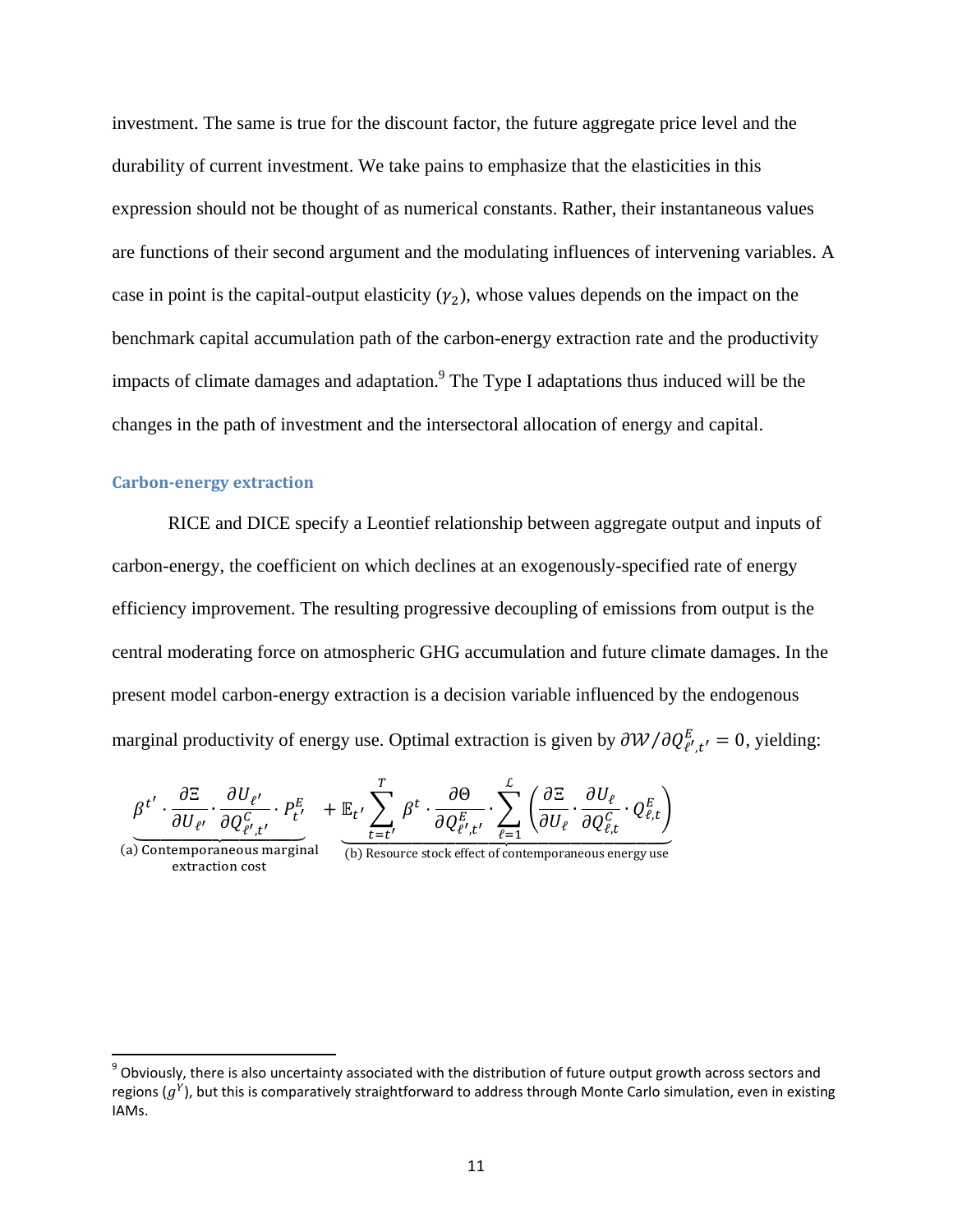$$
-\mathbb{E}_{t'}\sum_{t=t'+1}^{T}\beta^{t}\sum_{\ell=1}^{L}\left\{\frac{\partial\Xi}{\partial U_{\ell}}\cdot\frac{\partial U_{\ell}}{\partial Q_{\ell,t}^{C}}\cdot\sum_{j=1}^{\mathcal{N}}\left\{\times\sum_{i=1}^{J}\left[\frac{\partial\phi_{\ell}}{\partial A_{j,\ell,t}^{Y}}\cdot\frac{\partial\psi_{j,\ell,t}}{\partial A_{j,\ell,t}}\cdot\sum_{s=t'+1}^{J}\frac{\partial\lambda_{j,\ell}}{\partial G_{s}}\cdot\frac{\partial\phi_{\ell}}{\partial Q_{\ell',t}^{E}}\cdot\frac{\partial\phi_{\ell}}{\partial Q_{\ell',t}^{E}}\cdot\frac{\partial\phi_{\ell}}{\partial Q_{\ell',t}^{E}}\right)\right\}\right\}
$$
(3)

(c) Present value of future marginal damages from climate change  
\n
$$
= \beta^{t'} \cdot \frac{\partial \Xi}{\partial U_{\ell'}} \cdot \frac{\partial U_{\ell'}}{\partial Q_{\ell',t'}^c} \cdot \sum_{j=1}^{\mathcal{N}} \left( \frac{\partial \Phi_{\ell'}}{\partial q_{j,\ell',t'}^Y} \cdot \frac{\partial \psi_{j,\ell'}}{\partial q_{j,\ell',t'}^E} \cdot \frac{\partial q_{j,\ell',t'}^E}{\partial Q_{\ell',t'}^E} \right)
$$
\n
$$
\underbrace{\hspace{2cm}\text{Contemporaneous marginal benefit}}_{\text{Contemporaneous marginal benefit}}
$$

On the right is the contemporaneous marginal benefit, while the left is the marginal social cost of carbon-energy, made up of (a) the marginal extraction cost, (b) the stock effect of current energy use on the future marginal extraction costs, and (c) the marginal external cost of climate damage from carbon-energy consumption. The last component is the "social cost of carbon" (SCC), which, because it emanates from a globally well-mixed pollutant, does not depend on where energy is extracted or consumed. The sign of (c) reflects the generally negative effect of climate shocks on production  $(\partial \psi_{i,\ell,t}/\partial \Lambda_{i,\ell,t} \leq 0)$ .

We go on to derive the contemporaneous value of carbon-energy extraction as a share of GDP. Turning again to Table 2,  $\gamma_5$  and  $\gamma_6$  represent the contemporaneous elasticities of sectoral output with respect to energy use and sectoral with respect to aggregate energy use, and  $\gamma_8-\gamma_{10}$ represent the contemporaneous elasticities of sectoral output to productivity shocks, shocks to biophysical impacts, and impacts to meteorological variables. In addition,  $\gamma_7$  is the elasticity of future carbon energy prices to extraction today, and  $\gamma_{11}$  and  $\gamma_{12}$  denote the elasticities of future meteorology to the current atmospheric GHG concentrations and the stock of future GHGs to current emissions-cum-energy use. Finally, we let  $g_{t,t'}^P = P_t^E/P_{t'}^E$  and  $g_{t',t,t'}^E = Q_{t',t}^E/Q_{t',t'}^E$  indicate the growth in the global price and region- $\ell'$  quantity of energy use, and  $\sigma_{\ell,\ell'}^Y = Q_{\ell,t'}^Y / Q_{\ell',t'}^Y$  and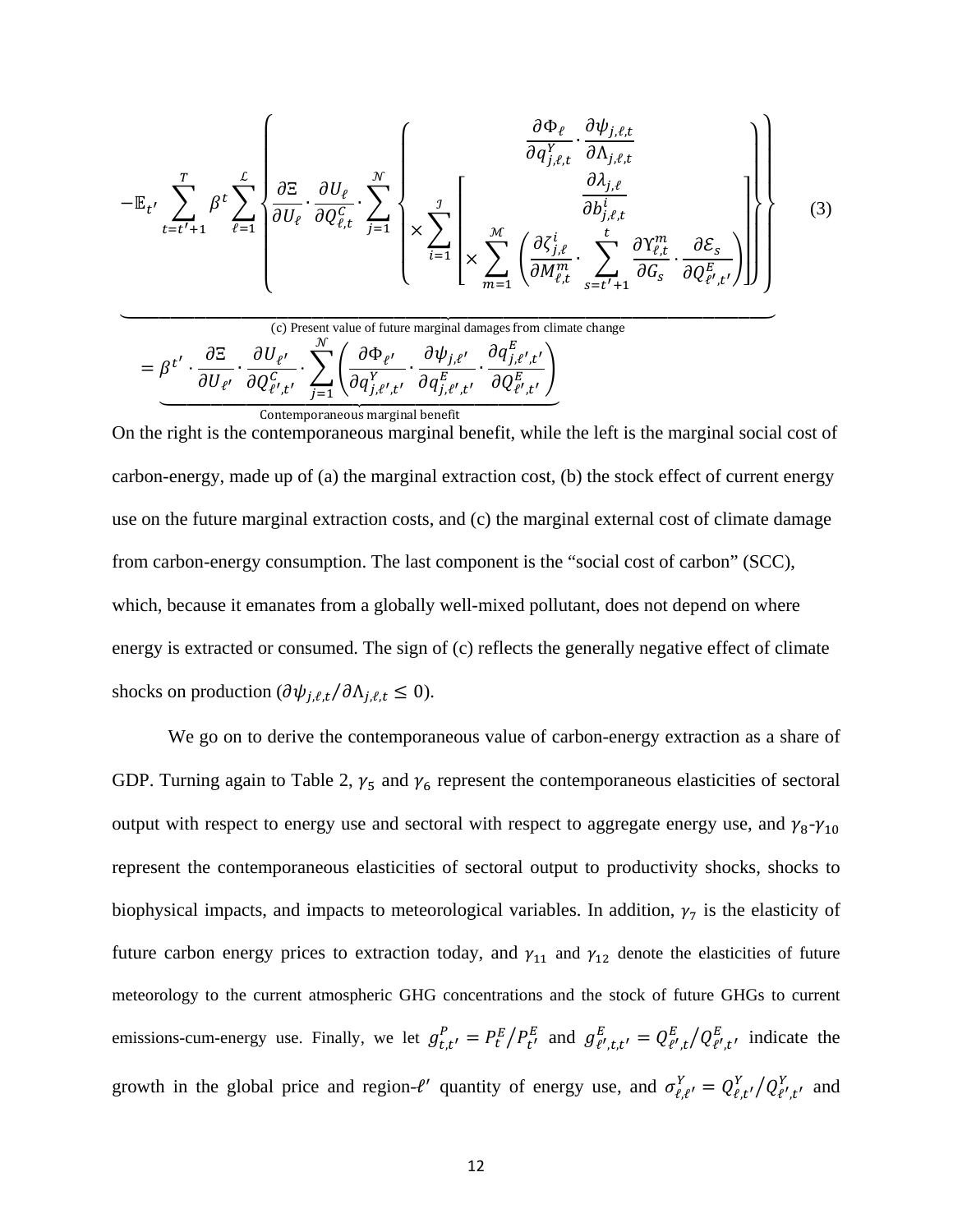$\sigma_{\ell,\ell'}^E = Q_{\ell,t'}^E / Q_{\ell',t'}^E$ , denote the relative shares of current world GDP and energy use.

Considerable manipulation yields:

 $\overline{a}$ 

$$
\frac{P_{t'}^{E}Q_{t',t'}^{E}}{Q_{t',t'}^{Y}} = (1 + \mathcal{S}_{t',t'})^{-1} \sum_{j=1}^{N} \gamma_{1} [Q_{t',t}^{Y}q_{j,t'}^{Y}] \cdot \gamma_{5} [q_{j,t'}^{Y}, q_{j,t'}^{E}] \cdot \gamma_{6} [q_{j,t'}^{E}, Q_{t'}^{E}]
$$
\n
$$
+ (1 + \mathcal{S}_{t',t'})^{-1} \cdot \mathbb{E}_{t'} \sum_{t=t'+1}^{T} \beta^{(t-t')} \mathcal{D}_{t,t,t'} \sigma_{t,t'}^{Y} g_{t,t,t'}^{Y} \mathcal{D}_{t',t'}^{Y} \mathcal{D}_{t',t'}^{Y} \mathcal{D}_{t',t'}^{Y} \mathcal{D}_{t',t'}^{Y} \mathcal{D}_{t',t'}^{Y} \mathcal{D}_{t',t'}^{Y} \mathcal{D}_{t',t'}^{Y} \mathcal{D}_{t',t'}^{Y} \mathcal{D}_{t',t'}^{Y} \mathcal{D}_{t',t'}^{Y} \mathcal{D}_{t',t'}^{Y} \mathcal{D}_{t',t'}^{Y} \mathcal{D}_{t',t'}^{Y} \mathcal{D}_{t',t'}^{Y} \mathcal{D}_{t',t'}^{Y} \mathcal{D}_{t',t'}^{Y} \mathcal{D}_{t',t'}^{Y} \mathcal{D}_{t',t'}^{Y} \mathcal{D}_{t',t'}^{Y} \mathcal{D}_{t',t'}^{Y} \mathcal{D}_{t',t'}^{Y} \mathcal{D}_{t',t'}^{Y} \mathcal{D}_{t',t'}^{Y} \mathcal{D}_{t',t'}^{Y} \mathcal{D}_{t',t'}^{Y} \mathcal{D}_{t',t'}^{Y} \mathcal{D}_{t',t'}^{Y} \mathcal{D}_{t',t'}^{Y} \mathcal{D}_{t',t'}^{Y} \mathcal{D}_{t',t'}^{Y} \mathcal{D}_{t',t'}^{Y} \mathcal{D}_{t',t'}^{Y} \mathcal{D}_{t',t'}^{Y} \mathcal{D}_{t',t'}^{Y} \mathcal{D}_{t',t'}^{Y} \mathcal{D}_{t',t'}^{Y} \mathcal{D}_{t',t'}^{Y} \mathcal{D}_{t',t'}^{Y} \mathcal{D}_{t',t'}^{Y} \mathcal{D}_{t',t'}^{Y} \mathcal{D}_{t',t'}^{Y} \mathcal{D}_{t',t'}^{Y} \mathcal{D
$$

extraction—mediated by sectoral structure, and the elasticity of discounted forgone future output in *all* regions to GHGs currently being emitted. Both factors are attenuated by the resource stock effect, given by

$$
\mathcal{S}_{\ell',t'} = \mathbb{E}_{t'} \sum_{t=t'}^{T} \beta^{(t-t')} \gamma_7[P_t^E, Q_{\ell',t'}^E] \cdot \left( \sum_{\ell=1}^{L} \mathcal{D}_{\ell,t,t'} \sigma_{\ell,\ell}^E g_{\ell,t,t'}^P g_{\ell,t,t'}^E \right)
$$

Extraction is decreasing in  $S$ , so with a positive numerator in (3'), more rapid future increases in carbon-energy extraction and energy prices, and a more elastic response of future energy prices to current extraction will tend to lower the current value of energy use, all else equal.<sup>10</sup>

NRC (2010) emphasized that the challenge in computing the SCC arises from the terms in curly braces in (3). Interpreting this in light of eq. (3'), carbon cycle science is sufficiently advanced to enable us to establish values for  $\gamma_{12}$  with a fair degree of confidence. Regarding  $\gamma_{11}$ ,

 $^{10}$  Interestingly, while a long-run carbon energy extraction cost function along the lines of (1d) were incorporated into early versions of RICE (Nordhaus and Boyer, 2000: eq. (2.12)) this feature is absent from recent variants of the model (Nordhaus, 2008; 2010), in all likelihood because the particular parameterization of extraction cost was inelastic over a broad range ( $\gamma_7 \rightarrow 0$  even for large t, cf Nordhaus and Boyer, 2000: Fig. 3.4).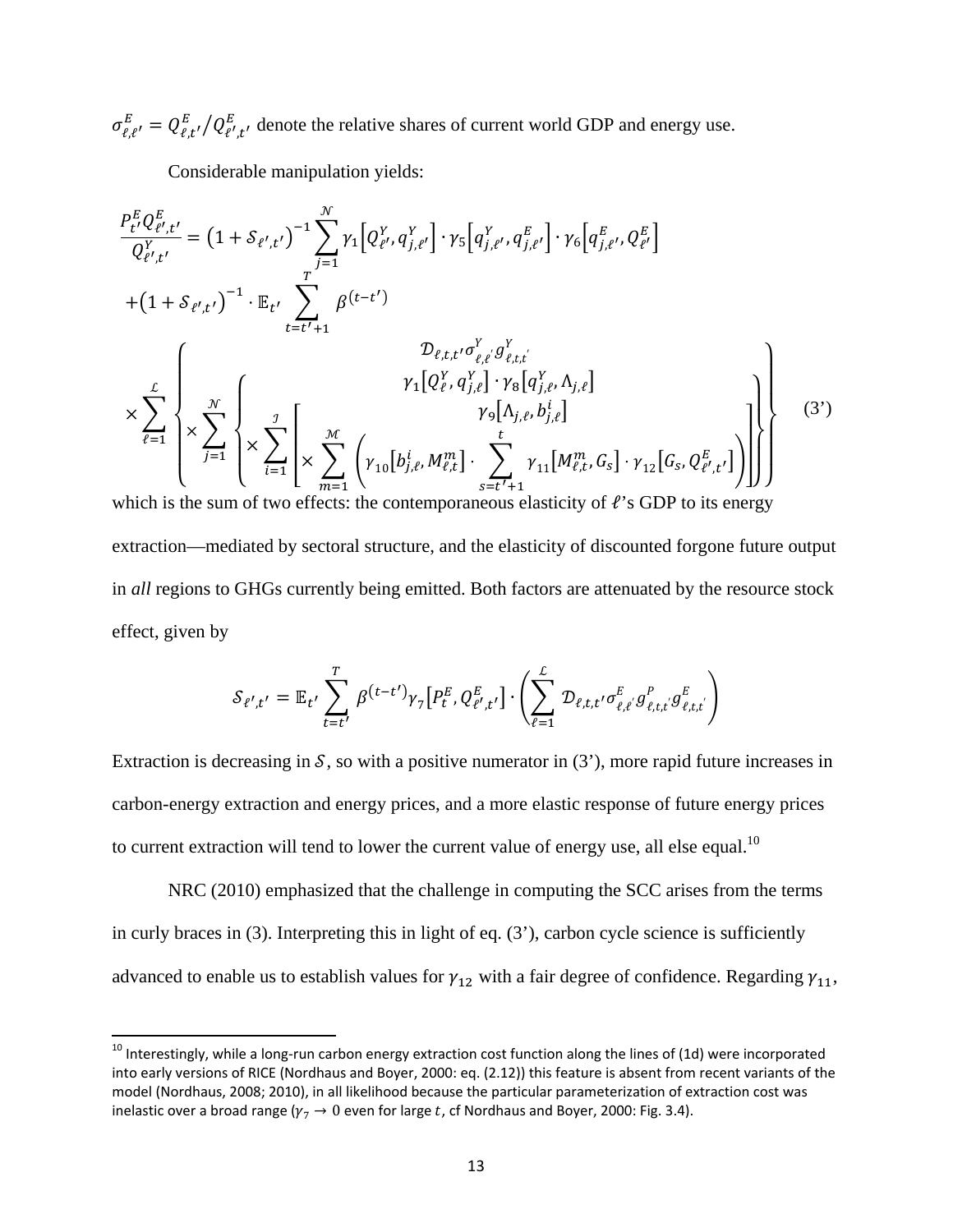climate models' ability to simulate the responses of future temperatures and sea levels at regional scales has substantially improved, though precipitation and ice/snow cover still pose challenges (Bader et al., 2008). But the bigger gap in our understanding stems from the lack comprehensive accounts in the form of Table 1 that track the responses of biophysical impacts to meteorology  $(\gamma_{10})$  and of economic productivity to these endpoints  $(\gamma_9)$ , especially the variation of the relevant elasticities across regions, sectors and impact categories. An additional layer of complexity is the moderating effects of adaptation on the elasticities themselves, which we now discuss.

Looking first at Type I adaptation, the primary feedback of market signals on extraction decisions only manifests itself after a long lag, when climate damages reduce energy's output elasticity,  $\gamma_5$ . This delay cuts to the heart of the climate problem: because private actors do not perceive the negative second term in (3'), they face no incentive to slow fossil fuel use and emissions until climate change begins to exert significant adverse impacts on energy's economic productivity. An intertemporally optimizing social planner will impose a pigovian tax  $(\tau)$  that internalizes the marginal cost of climate damages as a corrective measure. The definition of the SCC in  $(3)$  implies that the second term in  $(3')$  is a simple transformation of the optimal tax:

$$
-(1+\mathcal{S}_{t'})^{-1}\big(Q^E_{\ell',t'}/Q^Y_{\ell',t'}\big)\tau_{t'}.
$$

Although the tax is globally uniform (reflecting the damage from a well-mixed pollutant) its attenuating effects on regions' extraction paths vary with their energy and emission intensity.

The fact that  $\tau$  encompasses all of the climatic effects of interest emphasizes that actions to mitigate and adapt to climate change should not be thought of as separable. On the contrary they are inextricably linked, through adaptation's influence on the future trajectory of marginal damages and the potential for the latter to foreclose GHG mitigation options. The second effect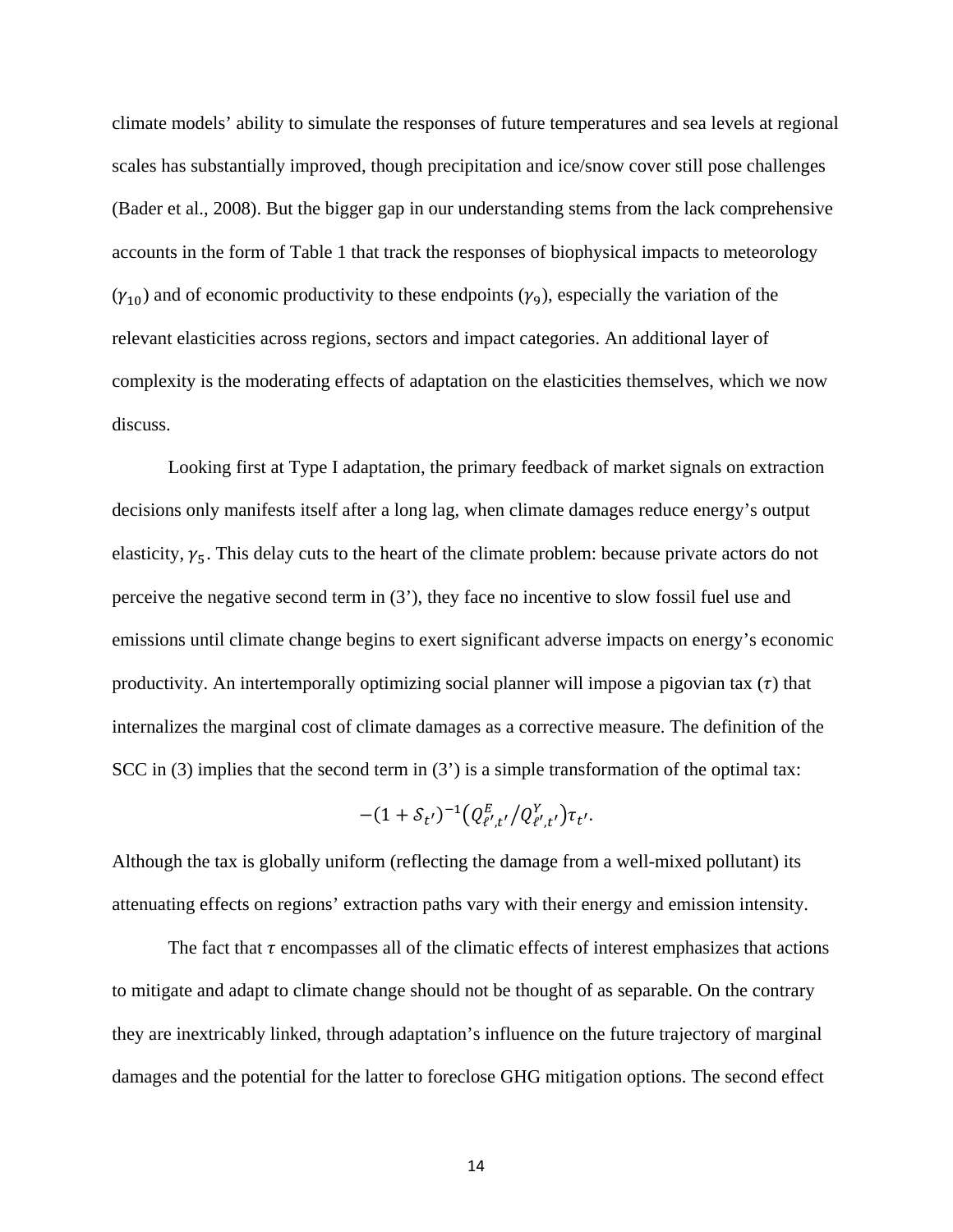is not widely appreciated. Imposition of  $\tau$  disincentivizes fossil fuel production, raises the return to capital for zero-emission energy supply sectors such as nuclear and hydropower, and induces the latter to expand capacity and output. But these sectors may experience offsetting declines in the marginal product of capital due to the impacts of precipitation changes on cooling water supplies or stream flow. The upshot of these effects is higher marginal costs of GHG abatement and climate damage, and larger equilibrium values of  $\tau$ . Conversely, the countervailing influence of adaptation will tend to lower the time-path of the tax, but the further into the future impacts begin to bite, and the less elastic the respnse of damages to adaptation, the smaller this effect is likely to be.

## **Reactive adaptation**

Faced with climate damage losses that are imminent, an optimizing decision maker will choose to allocate investment among a vector of reactive adaptation options,  $\rho$ , until the marginal value of avoided contemporaneous damages (reversal of the decline in sectoral productivity in (1m) that reduces forgone output in (1c)) equals the marginal opportunity cost of expenditure (the associated reduction in aggregate consumption in (1f)). The optimal level of reactive investment is given by  $\partial \mathcal{W}/\partial \rho_{i',\ell',t'}^i = 0$ , which yields:

$$
\frac{\partial \Phi_{\ell'}}{\partial q_{j',\ell',t'}} \cdot \frac{\partial \psi_{j',\ell',t'}}{\partial \Lambda_{j',\ell',t'}} \cdot \left( \frac{\partial \lambda_{j',\ell'}}{\partial \rho_{j',\ell',t'}} + \frac{\partial \lambda_{j',\ell'}}{\partial b_{j',\ell',t'}} \cdot \frac{\partial \zeta_{j',\ell'}}{\partial \rho_{j',\ell',t'}} \right) = 1
$$
\n(4)

The first and second terms in brackets are the avoided marginal productivity losses due to adaptive and defensive components of expenditure, respectively. From Table 2,  $\gamma_{13}$  and  $\gamma_{14}$ denote the contemporaneous elasticities of the climate-induced productivity shock and the *i*<sup>th</sup> underlying biophysical impact endpoint to reactive investment. The optimal intensity of reactive adapation in each period is then: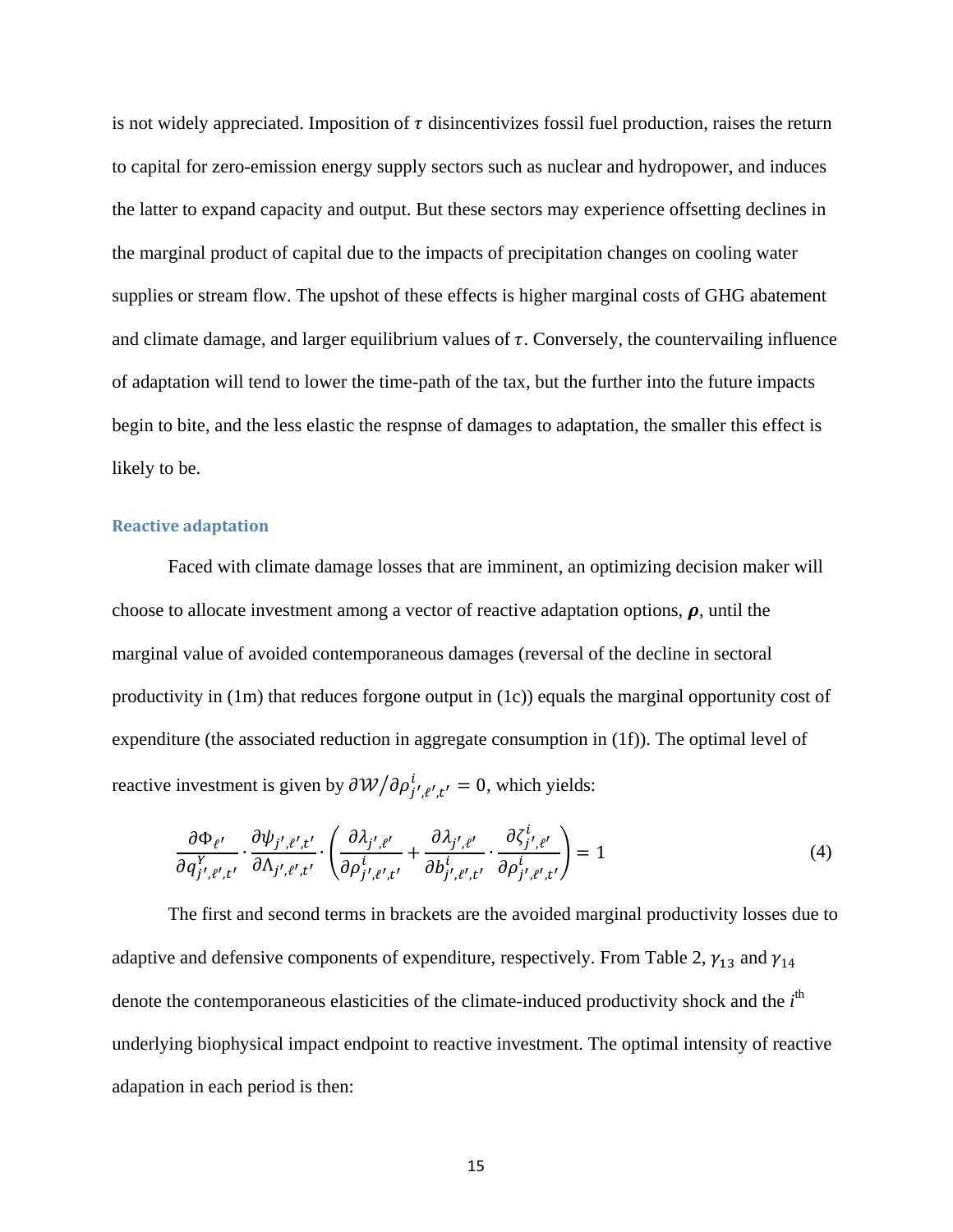$$
\frac{\rho_{j',\ell'}^{i}}{Q_{\ell'}^{Y}} = \gamma_1 \Big[ Q_{\ell'}^{Y} , q_{j',\ell'}^{Y} \Big] \cdot \gamma_8 \Big[ q_{j',\ell'}^{Y} , \Lambda_{j',\ell'} \Big] \times \Big( \gamma_{13} \Big[ \Lambda_{j',\ell'} , \rho_{j',\ell'}^{i} \Big] + \gamma_9 \Big[ \Lambda_{j',\ell'} , b_{j',\ell'}^{i} \Big] \cdot \gamma_{14} \Big[ b_{j',\ell'}^{i} , \rho_{j',\ell'}^{i} \Big] \Big)
$$
(4')

The intuitive result is that regions have incentives to spend a larger share of output on reactive adaptation the more elastic the contemporaneous response of GDP to the output of climaticallyexposed sectors, the more elastic sectors' outputs are to climate shocks, and the more elastic the shock is to the moderating effect of adaptation, through both defensive and adaptive channels. The strengths of these channels ( $\gamma_{13}$  and  $\gamma_{14}$ ) are a key unknown, especially given our incomplete understanding of the difficulty of adaptation and how it might vary across regions and economic sectors.

# **Proactive adaptation**

Building on Bosello et al (2010a,b), our IAM's intertemporal structure captures the balance between discounted marginal future reductions in damages from proactive measures and the current marginal opportunity cost of the corresponding expenditure in (1f), and how it determines the incentive for the accumulation of stock adaptation capacity in (1i) prior to the onset of damages. An optimizing regional social planner will choose to allocate investment among a vector of proactive adaptation options,  $\pi$ , until the present value of future savings from avoided damage equals the current opportunity cost of investment, which is given by the firstorder condition  $\partial \mathcal{W}/\partial \pi_{i',\ell',t'}^i = 0$ :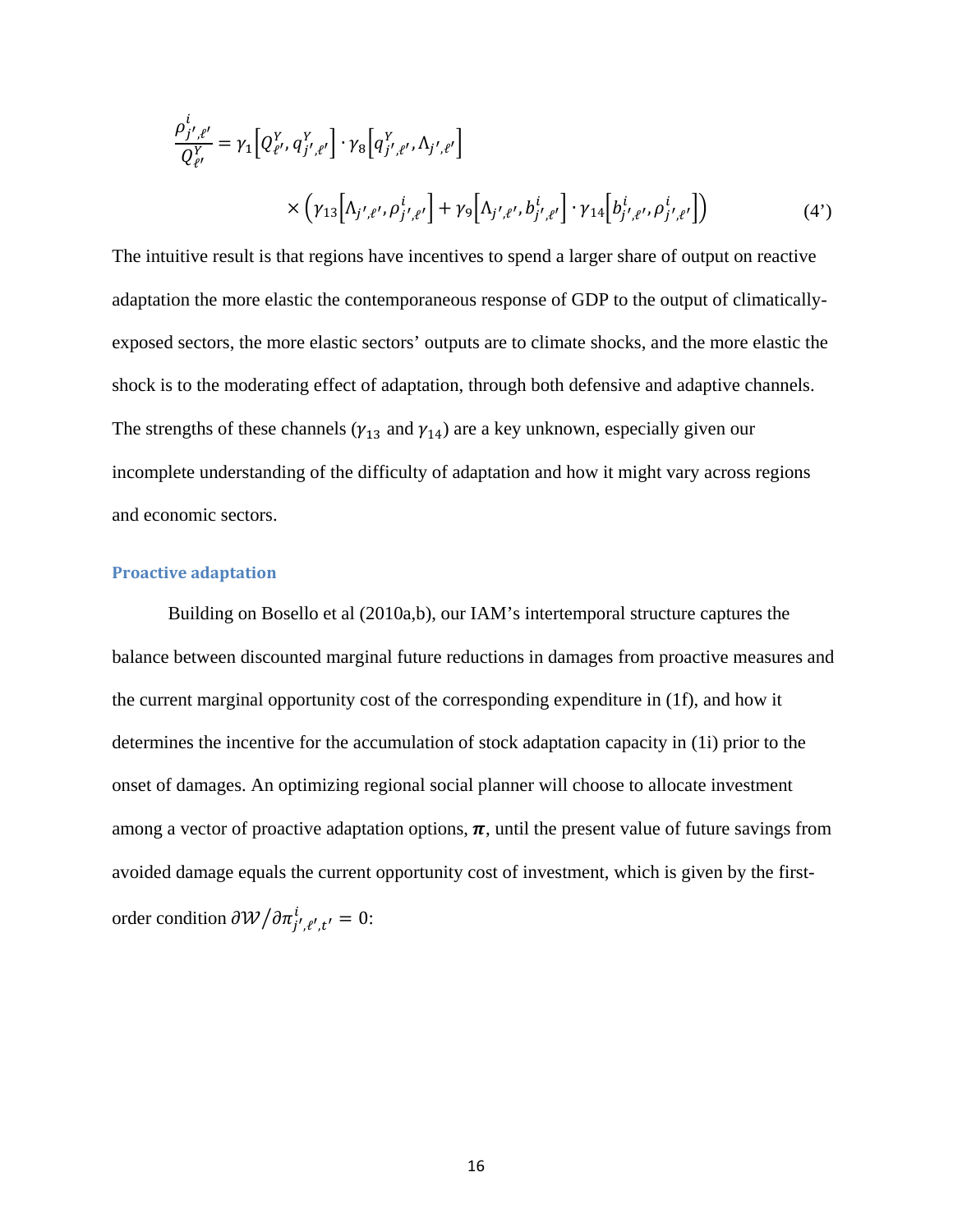$$
\mathbb{E}_{t'} \sum_{t=t'+1}^{T} \beta^{t} (1 - \vartheta^{i})^{(t-t'-1)} \frac{\partial U_{\ell'}}{\partial Q_{\ell',t}^{C}} \cdot \frac{\partial \Phi_{\ell'}}{\partial q_{j',\ell',t}^{Y}} \cdot \frac{\partial \psi_{j',\ell',t}}{\partial \Lambda_{j',\ell',t'}} \times \left( \frac{\partial \lambda_{j',\ell'}}{\partial a_{j',\ell',t}^{i}} + \frac{\partial \lambda_{j',\ell'}}{\partial b_{j',\ell',t}^{i}} \cdot \frac{\partial \zeta_{j',\ell'}}{\partial a_{j',\ell',t}^{i}} \right) = \beta^{t'} \frac{\partial U_{\ell'}}{\partial Q_{\ell',t'}^{C}}
$$
\n(4)

Similar to eq. (4'),  $\gamma_{15} - \gamma_{17}$  denote the elasticity of future adaptation capital to current proactive investment, and the elasticities of the climate shock and the  $i<sup>th</sup>$  biophysical endpoint with respect to the stock of proactive adaptation capacity. Then the optimal intensity of anticipatory adapation investment is: $<sup>11</sup>$ </sup>

$$
\frac{\pi_{j',\ell',t'}^{i}}{Q_{\ell',t'}^{Y}} = \mathbb{E}_{t'} \sum_{t=t'+1}^{T} \beta^{(t-t')} \mathcal{D}_{\ell',t} g_{\ell',t',t}^{Y} \cdot \gamma_1 \Big[ Q_{\ell',t'}^{Y} q_{j',\ell',t}^{Y} \Big] \cdot \gamma_8 \Big[ q_{j',\ell',t}^{Y} \Lambda_{j',\ell',t} \Big] \times \gamma_{15} \Big[ a_{j',\ell',t'}^{i}, \pi_{j',\ell',t'}^{i} \Big] \cdot \Big( \gamma_{16} \Big[ \Lambda_{j',\ell',t'} a_{j',\ell',t}^{i} \Big] + \gamma_9 \Big[ \Lambda_{j',\ell',t'} b_{j',\ell',t}^{i} \Big] \cdot \gamma_{17} \Big[ b_{j',\ell',t'}^{i}, a_{j',\ell',t}^{i} \Big] \Big)
$$
(4')

As above, current proactive adaptation generates a larger stream of future benefits the more elastic the response of future GDP to the output of climatically-exposed sectors, the more elastic sectoral output is to climate shocks, and the more elastic the shock is to the moderating effect of adaptation, through both defensive and adaptive channels. Additional intertemporal considerations are that benefits increase with the growth of future output, the durability of nearterm investments (in the sense of allowing future adaptation capacity to respond more elastically), and the rate of time preference is lower, reducing the effect of discounting. The key unknowns are the elasticities of endpoints and the productivity shocks to the stock of adaptation capacity,  $\gamma_{16}$  and  $\gamma_{17}$ .

 $\overline{\phantom{a}}$ 

<sup>&</sup>lt;sup>11</sup> Similar to footnote 5,  $(1 - θ<sup>i</sup>)(t-t'-1) = γ<sub>6</sub> [a<sub>j',ℓ'</sub>, π<sub>j',ℓ'</sub><sup>i</sup> ] a<sub>j',ℓ'</sub>, π<sub>j',ℓ'</sub><sup>i</sup> .$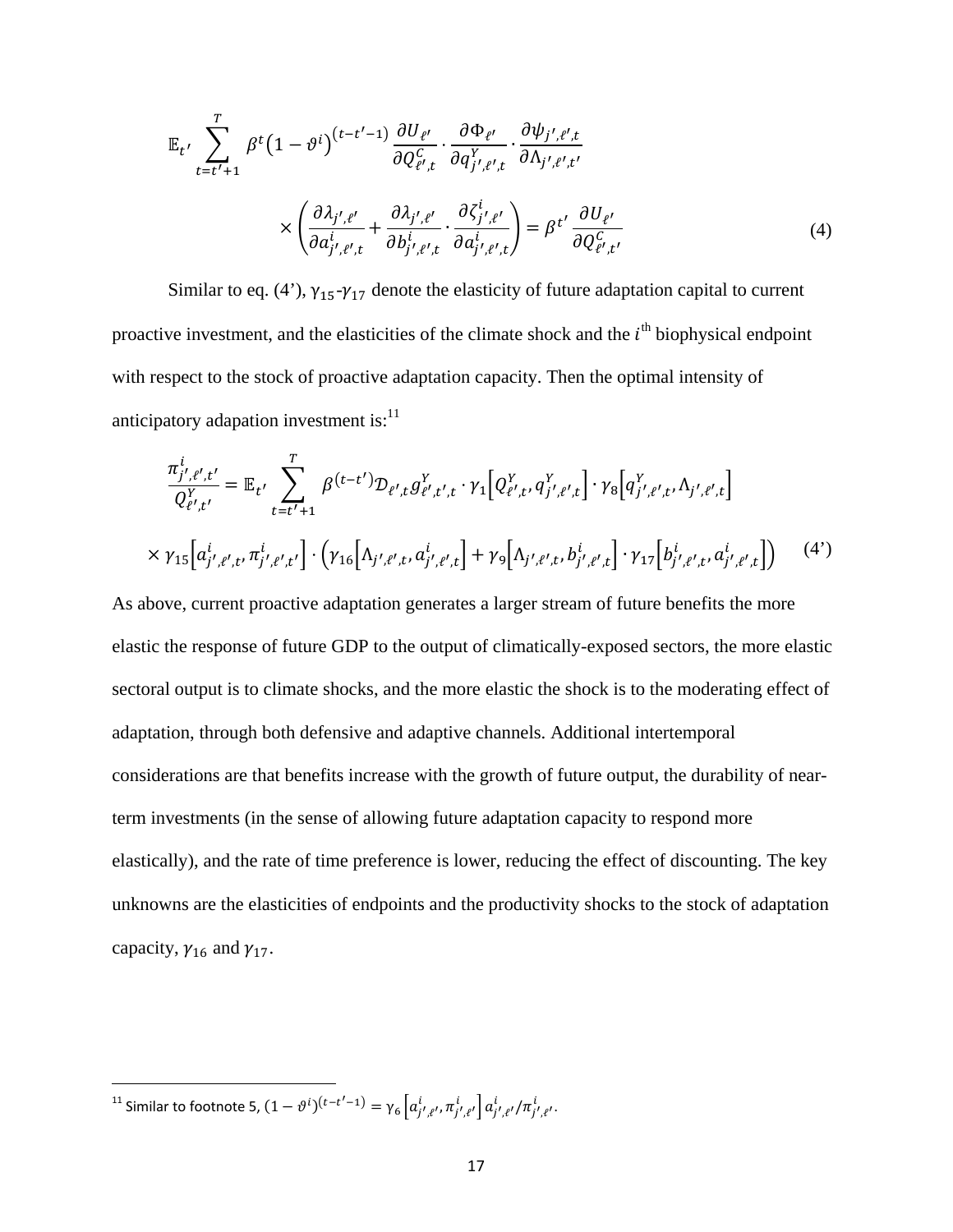## **5. Discussion**

 $\overline{\phantom{a}}$ 

We draw particular attention to the fact that eqs.  $(2^{\prime})$ ,  $(3^{\prime})$ ,  $(4^{\prime})$  and  $(5^{\prime})$  are not independent. Indeed, this system of equations constitutes a fixed point problem in which one control variable affects the values of key elasticities that determines the other controls. An unsatisfying aspect of our analysis is of course our inability to calibrate the values of the constituent variables, or evaluate the impact of optimal mitigation and adaptation strategies on sectoral growth and regional welfare.<sup>12</sup> Indeed, the latter requires the full specification, parameterization and solution of our IAM, but the inability of current empirical research to support parameterization of the elasticities in Table 2 proves to be an insurmountable roadblock. As we elaborate in a subsequent paper, engineering and econometric estimates of impacts' consequences cannot be easily translated into a form suitable for our IAM because of inadequate regional and sectoral coverage, and incomplete understanding of many potentially consequential biophysical endpoint channels.

This situation can only be remedied by systematic enumeration of the sets of potentially economically relevant meteorological and endpoint variables  $(m$  and  $i)$  and their linkages to economic sectors, as well as research to characterize and measure the efficacy of related proactive and reactive adaptation responses. The elasticities  $\gamma_8 - \gamma_{10}$  and  $\gamma_{13} - \gamma_{17}$  are particular targets for investigation. However, given the diversity of the channels through which meteorology might end up impacting the productivity of various sectors, it is admittedly simpler to aggregate together different biophysical impacts and consider aggregated region-by-sector impacts and adaptation responses. The issue is what if any important elements might be lost in this sort of aggregation, and what biases might thereby be introduced into IAMs' representations

 $12$  It is possible to substitute the optimal values of our controls into the capacity constraint (2f) to solve for the level of period-t' consumption, and, with (2a), welfare. However, even the single-period algebraic result is complicated enough to defy easy interpretation.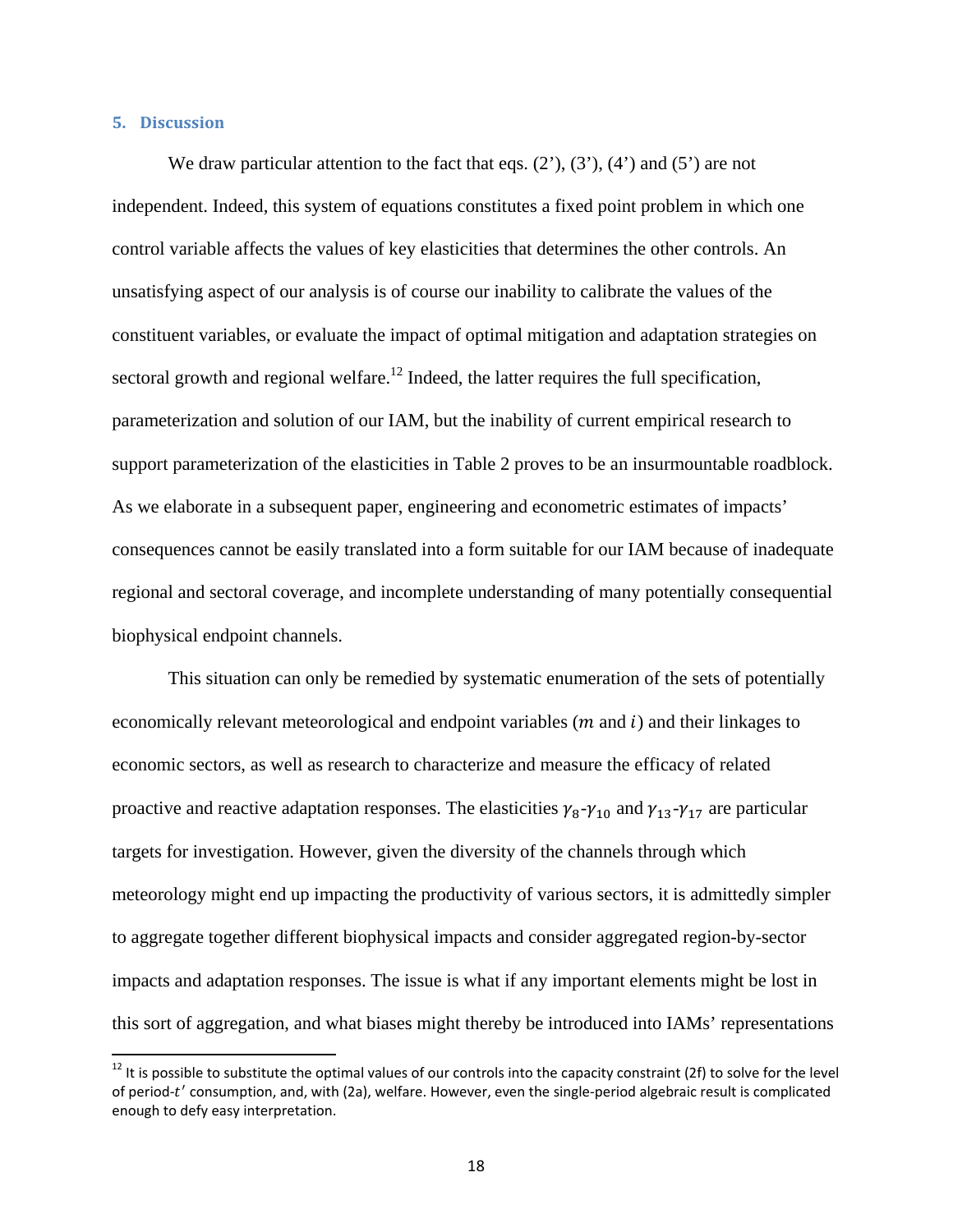of climate shocks. We feel it is important to ask this question, but currently lack the means to arrive at an answer.

Notwithstanding this, insights can still be drawn about how near-term mitigation and adaptation actions can be induced by expectations of impacts. The traditional procedure relies on two key simplifying assumptions (cf Golosov et al, 2011; Krusell and Hassler, 2012). The first is to hold constant the expected values of the elasticities in Table 2, treating them as parameters (indicated by a bar). The second is to treat the probability density functions (PDFs) of the elasticities and the growth rates of economic variables as independent of one another. Then, assuming current climate damages are zero, (3') and (5') imply that the initial values of the optimal GHG tax and intensity of proactive adaptation at  $t' = 0$  are:

$$
\tau_0 \approx \sum_{t=1}^T \beta^t \sum_{\ell=1}^L \left\{ \frac{Q_{\ell,0}^Y}{Q_{\ell,0}^E} \overline{D}_{\ell,t} \overline{g}_{\ell,t}^Y \cdot \sum_{j=1}^{\mathcal{N}} \left\{ \overline{\gamma}_1 \overline{\gamma}_8 \cdot \sum_{i=1}^{\mathcal{I}} \left[ \overline{\gamma}_9 \cdot \sum_{m=1}^{\mathcal{M}} \left( \overline{\gamma}_{10} \cdot \sum_{s=1}^t \overline{\gamma}_{11}(t,s) \cdot \overline{\gamma}_{12}(s,0) \right) \right] \right\},
$$
  

$$
\pi_{j',\ell',0}^i \approx Q_{\ell',0}^Y \cdot \sum_{t=1}^T \beta^t \overline{D}_{\ell',t} \overline{g}_{\ell',t}^Y \cdot \overline{\gamma}_1 \overline{\gamma}_8 \overline{\gamma}_{15} \cdot (\overline{\gamma}_{16} + \overline{\gamma}_9 \overline{\gamma}_{17}).
$$

While these expressions provide a rough-and-ready means to characterize optimal nearterm policies (subject to judgments of, or hard numbers on, elasticities and growth forecasts), they suffer from unknown bias relative to their true values. The problem is the assumption of independence. It enables the analyst to sidestep the complication that the expectation operators in (3') and (5') are denominated over a nested set of inner products of random variables, but at the cost of ignoring covariances among and between elasticities and growth rates whose values might be significant. $^{13}$ 

The magnitude of the latter second-order impact is very much a measure of our ignorance

 $\overline{\phantom{a}}$ 

<sup>&</sup>lt;sup>13</sup> Recall that for *non*-independent random variables A and B,  $\mathbb{E}[AB] = \mathbb{E}[A]\mathbb{E}[B] + \text{Cov}[AB]$ .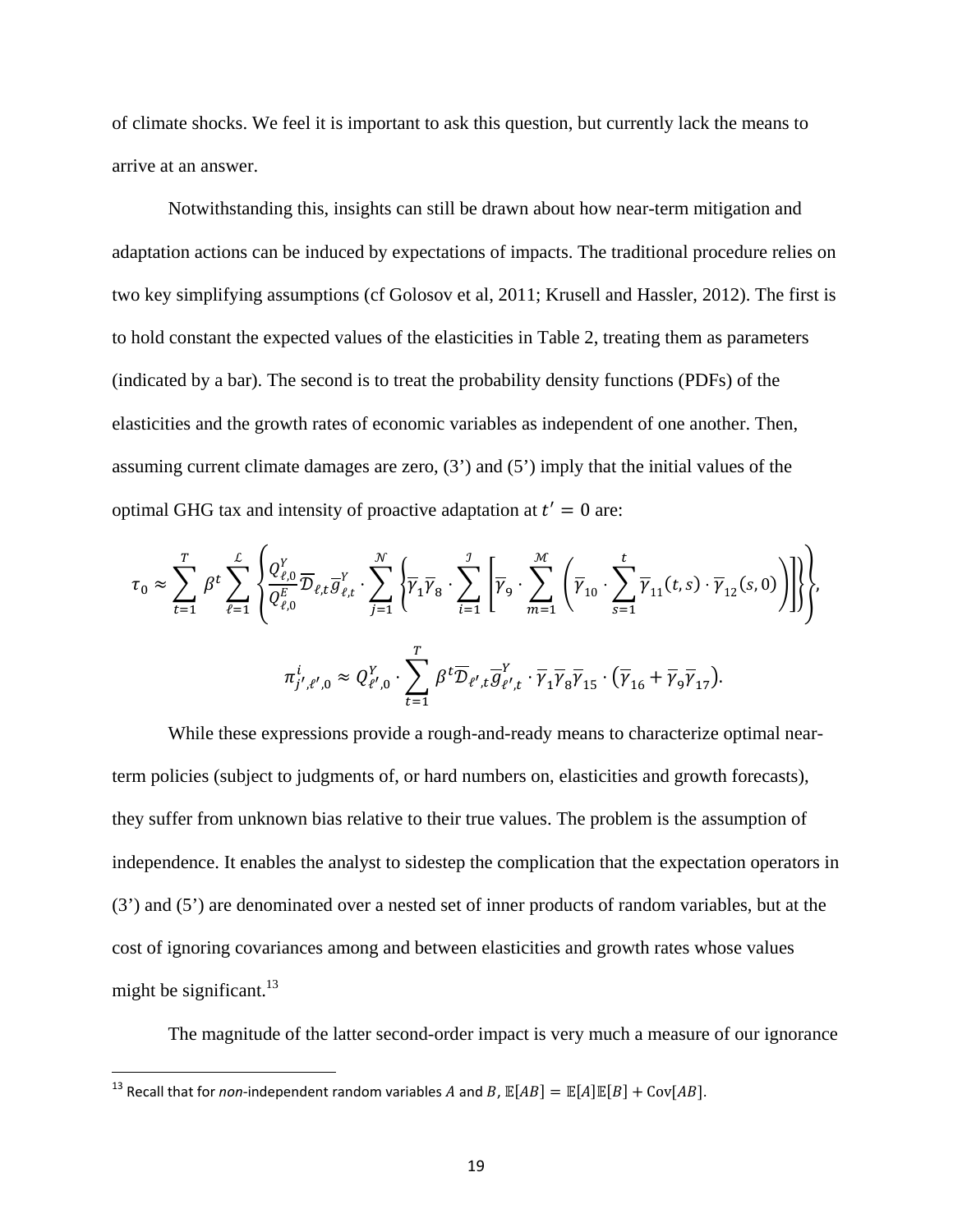about climate damages and adaptation to them. Not only is this effect ripe for theoretical and empirical investigation, it indicates a need for caution when using point estimates from empirical climate impact studies as parameters in IAMs. Given the considerable scope of uncertainties, a more robust approach would be to use a mix of empirical and simulation evidence, judgment and assumptions to construct PDFs of the relevant elasticities and growth rates, sample intensively from these distrbutions assuming a variety of correlation structures, use the model parameter sets to perform Monte Carlo simulation of the control variables, and, finally, from the output PDFs of  $\tau_0$  and  $\pi_{j',\ell',0}^i$ , recover the expected values.

We close by briefly touching on technological change. Despite much progress characterizing and modeling innovation in GHG abatement or fossil fuel substitute technologies, the few IAMs that explicitly represent adaptation do not explicitly consider improvements in related technology options, to say nothing of those induced by increased demand for proactive and/or defensive measures. This too arises from our limited understanding of the processes by which innovation in this area proceeds, and the consequent paucity of relevant empirical estimates on which to base model parameterizations. Structurally, adaptation-related autonomous productivity improvements or learning-by-doing can be easily accommodated in our IAM by specifiying time- or investment-dependent increases in the magnitudes of the elasticities  $\gamma_{13}$ ,  $\gamma_{14}$ ,  $\gamma_{16}$  and  $\gamma_{17}$ . The caveat is the lack of evidence for such structural and parametric choices, and the research that will be required to establish the necessary basis. Since future climatic changes—and societal responses to them—are projected to be outside the range of historical experience, we may need to draw insights from investigation of analogous reactive or adaptive innovations (e.g., those induced by natural disasters).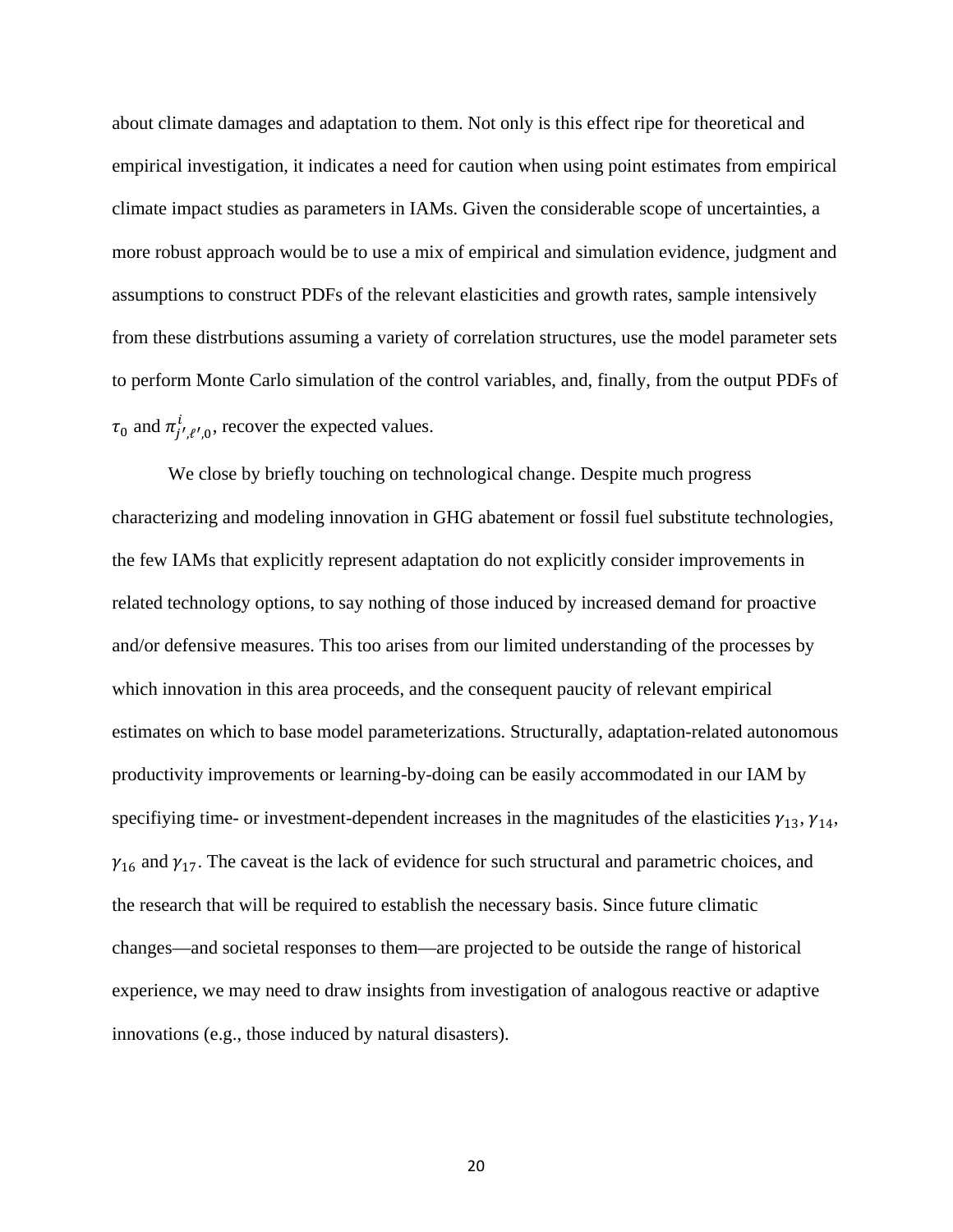## **6. Summary**

This paper has developed a framework for modeling climate impacts and adaptation. We first identified five characteristics of an ideal IAM: regional and sectoral detail for impacts and adaptation strategies; distinct representation of the three types of adaptation—via market adjustments, protective/defensive expenditures, and adaptive/coping expenditures; intertemporal decision making under uncertainty; induced innovation in adaptation-related technologies; and connection with empirical work on impacts and adaptation. From these desiderata we developed a conceptual framework that we elaborated into an impacts- and adaptation-centric IAM. Using the model's optimality conditions, we then identified the types of functional relationships that IAMs need to incorporate in order to more realistically represent adaptation-related decisions, and the ways in which the inclusion of these elements might affect IAMs' results.

Throughout our discussion, a recurring theme was the urgent need for empirical estimates upon which model parameterizations. This issue is the focus of a subsequent paper, in which we review available empirical estimates and assess their appropriateness for incorporation within IAMs, and examine the empirical content of methods currently used to parameterize IAMs.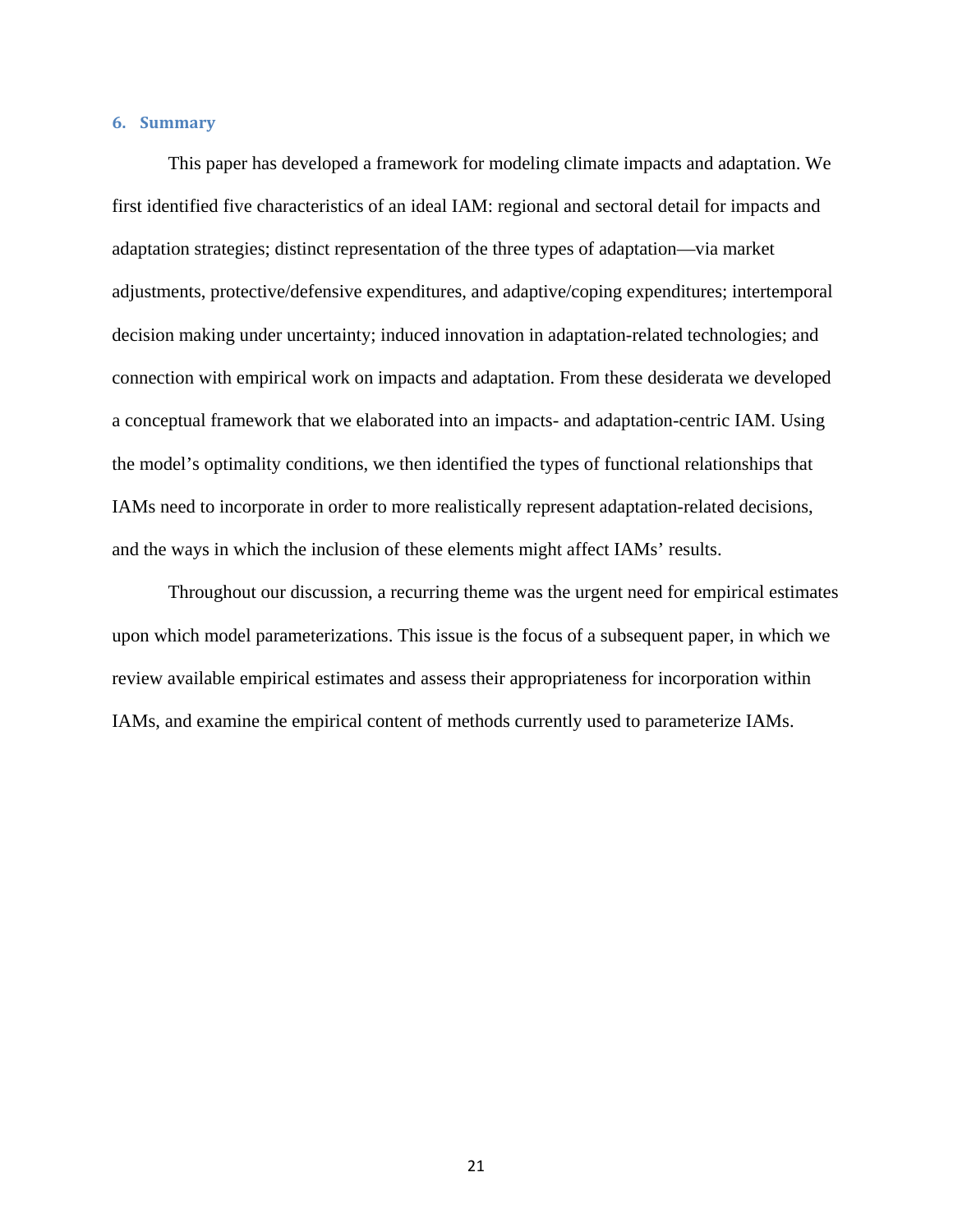#### **References**

- 1. Anthoff, D. and S.K. Rose and R.S.J. Tol and S. Waldhoff (2011). Regional and Sectoral Estimates of the Social Cost of Carbon: An Application of FUND, Economic and Social Research Institute Working Paper No. WP375.
- 2. Bosello, F., C. Carraro and E. De Cian (2010a). Climate Policy and the Optimal Balance between Mitigation, Adaptation and Unavoided Damage, Climate Change Economics 1: 71- 92.
- 3. Bosello, F., C. Carraro and E. De Cian (2010b). An Analysis of Adaptation as a Response to Climate Change, in B. Lomborg (ed.), Smart Solutions to Climate Change, Cambridge: Cambridge University Press, 222-276.
- 4. Fishback, P.V., W. Troesken, T. Kollmann, M. Haines, P.W. Rhode and M. Thomasson (2011). Information and the Impact of Climate and Weather on Mortality Rates During the Great Depression, in G.D. Libecap and R.H. Steckel (eds.), The Economics of Climate Change: Adaptations Past and Present, Chicago: University of Chicago Press, 131-167.
- 5. Hansen, Z.K., G.D. Libecap and S.E. Lowe (2011). Climate Variability and Water Infrastructure: Historical Experience in the Western United States, in G.D. Libecap and R.H. Steckel (eds.), The Economics of Climate Change: Adaptations Past and Present, Chicago: University of Chicago Press, 253-280.
- 6. Hassler, J., and P. Krusell (2012). Economics and Climate Change: Integrated Assessment in a Multi-Region World, National Bureau of Economic Research Working Paper No. 17757.
- 7. Golosov, M., J. Hassler, P. Krusell and A. Tsyvinski (2011). Optimal Taxes on Fossil Fuel in General Equilibrium, National Bureau of Economic Research Working Paper No. 17348.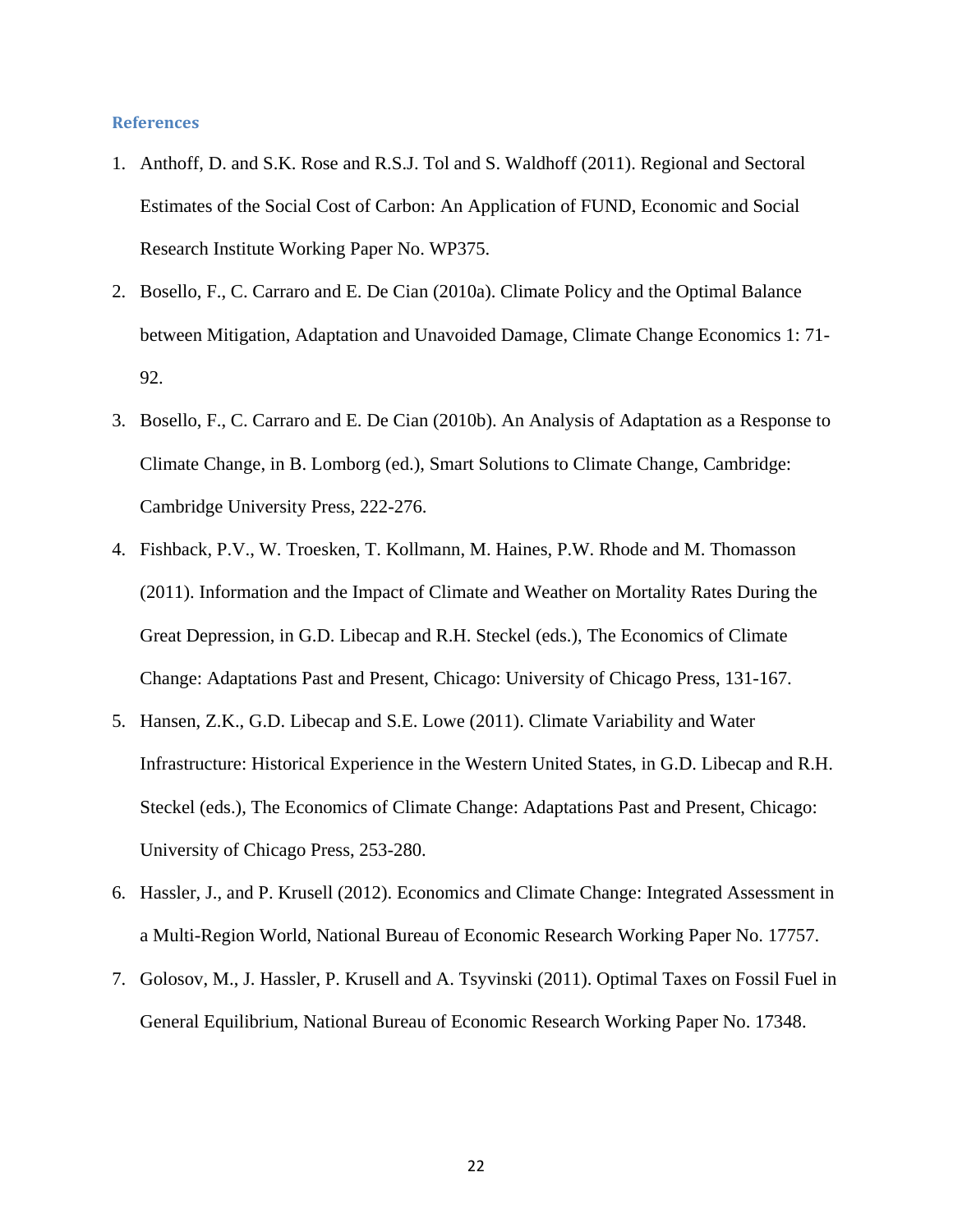- 8. Graff Zivin, J and M.J. Neidell (2010). Temperature and the Allocation of Time: Implications for Climate Change, National Bureau of Economic Research Working Paper No. 15717.
- 9. Landon-Lane, J., H. Rockoff and R.H. Steckel (2011). Droughts, Floods and Financial Distress in the United States, in G.D. Libecap and R.H. Steckel (eds.), The Economics of Climate Change: Adaptations Past and Present, Chicago: University of Chicago Press, 73-98.
- 10. Libecap, G.D. and R.H. Steckel (eds.) (2011). The Economics of Climate Change: Adaptations Past and Present, University of Chicago Press, Chicago.
- 11. National Research Council (NRC) (2010). Hidden Costs of Energy: Unpriced Consequences of Energy Production and Use, National Academies Press, Washington, DC.
- 12. Nordhaus, W.D. (2008). A Question of Balance: Weighing the Options on Global Warming Policies, Yale University Press.
- 13. Nordhaus, W.D. (2010). Economic aspects of global warming in a post-Copenhagen environment, Proceedings of the National Academy of Sciences 107: 11721-11726.
- 14. Nordhaus, W.D., and J. Boyer (2001). Warming the World: Economic Models of Global Warming, MIT Press.
- 15. Tol, R.S.J. (1995). The damage costs of climate change: toward more comprehensive calculations, Environmental and Resource Economics 5: 353-374.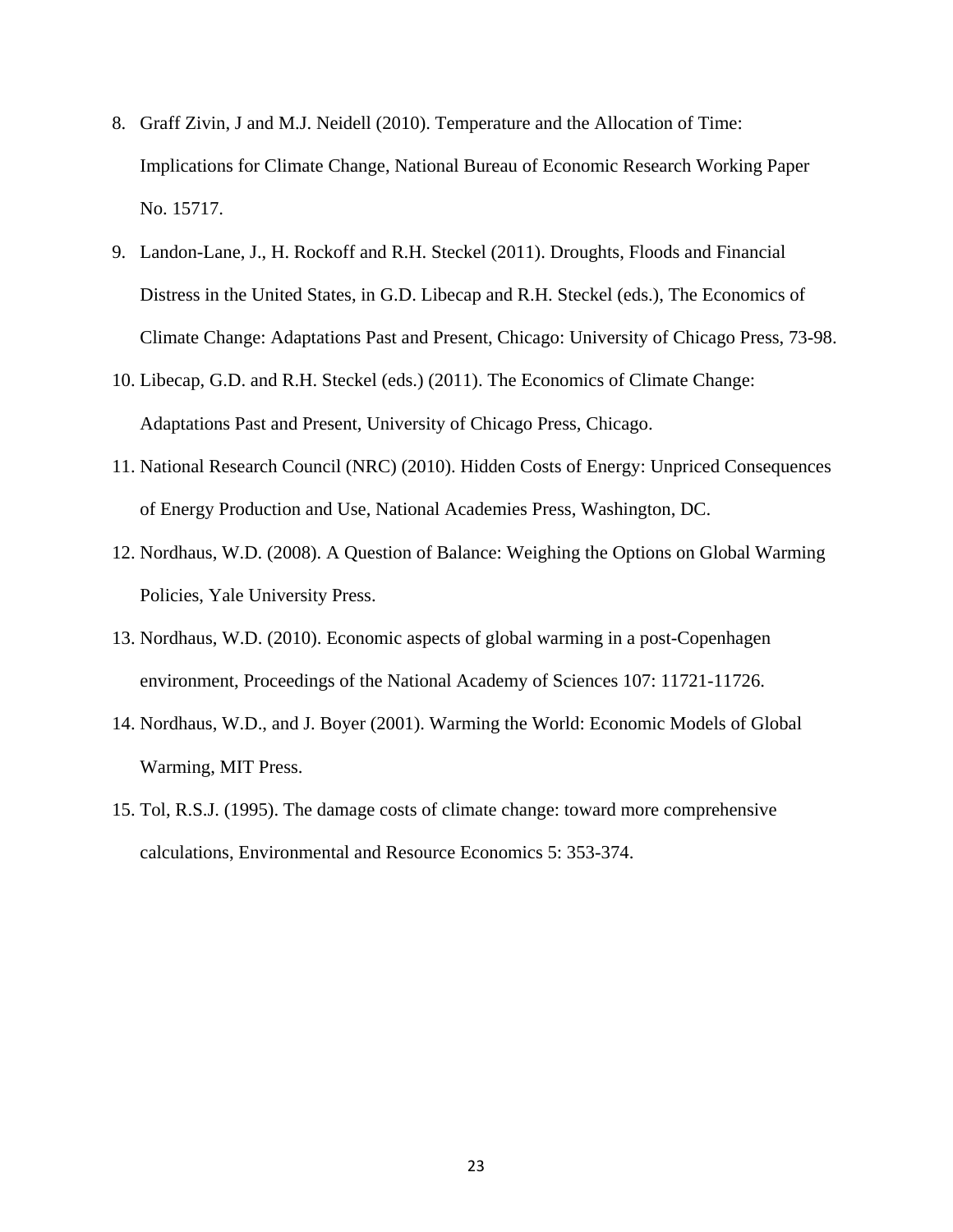

## **Figure 1. Economic Damages from Climate Impacts: A Bottom-Up Framework**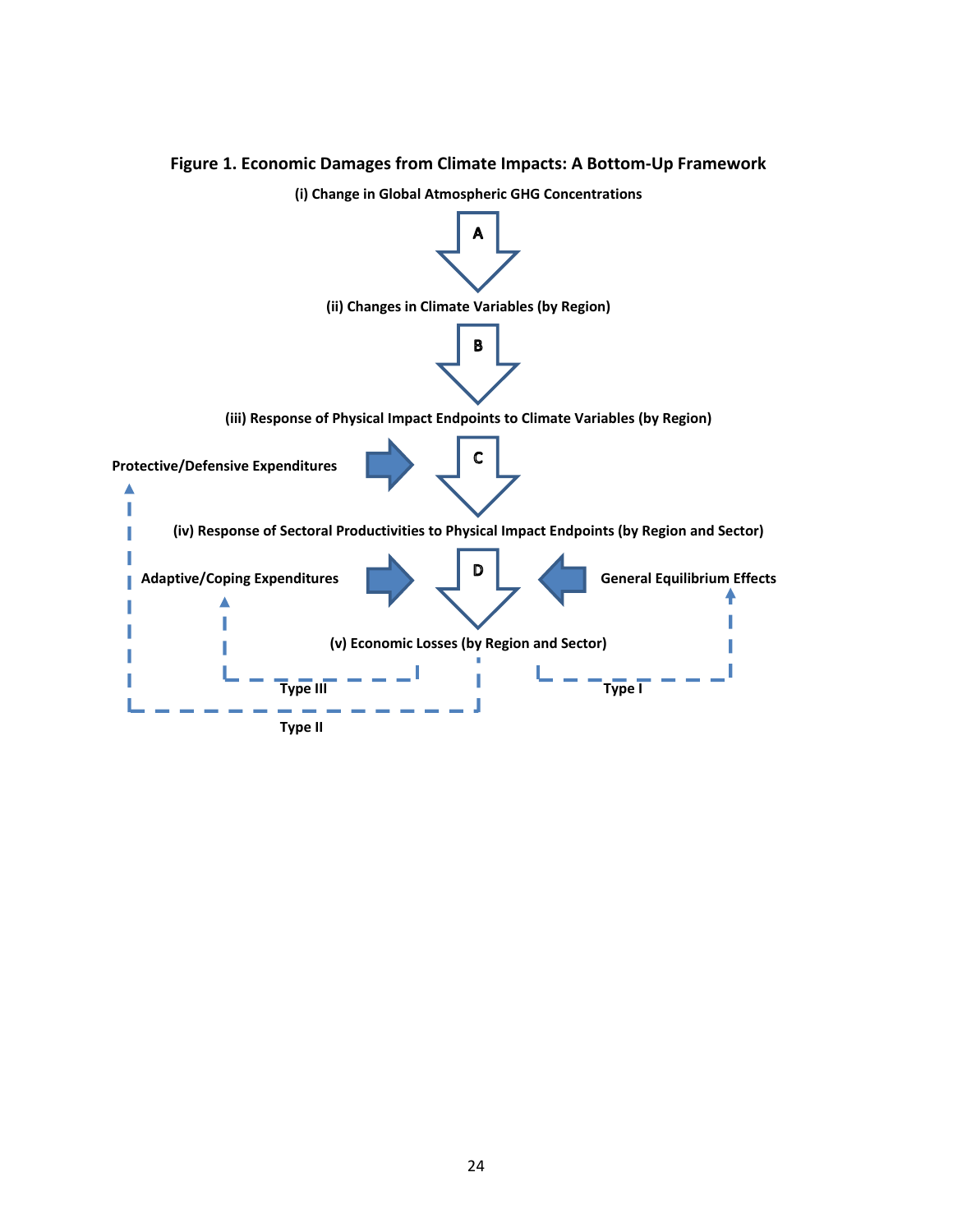| A. Nomenclature                                                     |                                                                            |  |  |  |
|---------------------------------------------------------------------|----------------------------------------------------------------------------|--|--|--|
| Set indexes:                                                        |                                                                            |  |  |  |
| $t=\{0,\ldots,\mathcal{T}\}$                                        | Time periods                                                               |  |  |  |
| $l = \{1, , L\}$                                                    | World regions                                                              |  |  |  |
| $j = \{1, , \mathcal{N}\}\$                                         | Industry sectors                                                           |  |  |  |
| $m = \{1, , M\}$                                                    | Meteorological characteristics                                             |  |  |  |
| $i = \{1, , J\}$                                                    | Climate impact endpoints                                                   |  |  |  |
| Control variables:                                                  |                                                                            |  |  |  |
| $q_{j,\ell,t}^E$                                                    | Sectoral energy input                                                      |  |  |  |
| $q_{j,\ell,t}^K$                                                    | Sectoral capital input                                                     |  |  |  |
|                                                                     | Aggregate consumption                                                      |  |  |  |
| $\overline{Q^{\mathcal{C}}_{\ell,t}}$<br>$X^{\mathcal{K}}_{\ell,t}$ | Aggregate jelly capital investment                                         |  |  |  |
| $\rho^i_{j,\ell,t}$                                                 | Region-, sector- and impact-specific reactive adaptation expenditure       |  |  |  |
| $\pi^i_{j,\ell,t}$                                                  | Region-, sector- and impact-specific proactive adaptation investment       |  |  |  |
| Economic state variables:                                           |                                                                            |  |  |  |
| $\mathcal W$                                                        | Welfare (model objective)                                                  |  |  |  |
| $q_{j,\ell,t}^Y$                                                    | Net sectoral product                                                       |  |  |  |
| $Q^Y_{\ell,t}$                                                      | Aggregate net regional product                                             |  |  |  |
| $Q_{\ell,t}^{\vec{E}}$                                              | aggregate regional energy use                                              |  |  |  |
| $P_t^E$                                                             | Global marginal energy resource extraction cost                            |  |  |  |
| $Q_{\ell,t}^K$                                                      | Stock of aggregate jelly capital                                           |  |  |  |
| $a_{j,\ell,t}^i$                                                    | Stock of region-, sector- and impact-specific proactive adaptation capital |  |  |  |
| Environmental state variables:                                      |                                                                            |  |  |  |
| $G_t$                                                               | Global stock of atmospheric GHGs                                           |  |  |  |
| $M^{m}_{\ell,t}$                                                    | Region-specific climate variables                                          |  |  |  |
| $b^i_{j,\ell,t}$                                                    | Region-, sector-, and impact-specific endpoint indexes                     |  |  |  |
| $\Lambda_{j,\ell,t}$                                                | Region- and sector-specific damage induced productivity losses             |  |  |  |
| Functional relationships:                                           |                                                                            |  |  |  |
| Ξ                                                                   | Global intertemporal welfare                                               |  |  |  |
| $U_{\ell}$                                                          | Regional intratemporal utility                                             |  |  |  |
| $\Phi_{\ell}$                                                       | Regional aggregate production functions                                    |  |  |  |
| $\psi_{j,\ell}$                                                     | Sectoral production functions                                              |  |  |  |
| $\Theta$                                                            | Global energy supply function                                              |  |  |  |
| $\mathcal E$                                                        | Global atmospheric GHG accumulation                                        |  |  |  |
|                                                                     | Regional climate response functions                                        |  |  |  |
| $\gamma_{\ell}^m$<br>$\zeta_{j,\ell}^i$<br>$\lambda_{j,\ell}$       | Regional and sectoral climate impacts functions                            |  |  |  |
|                                                                     | Regional and sectoral damage functions                                     |  |  |  |

Figure 2. A Canonical IAM Incorporating Climate Impacts and Adaptation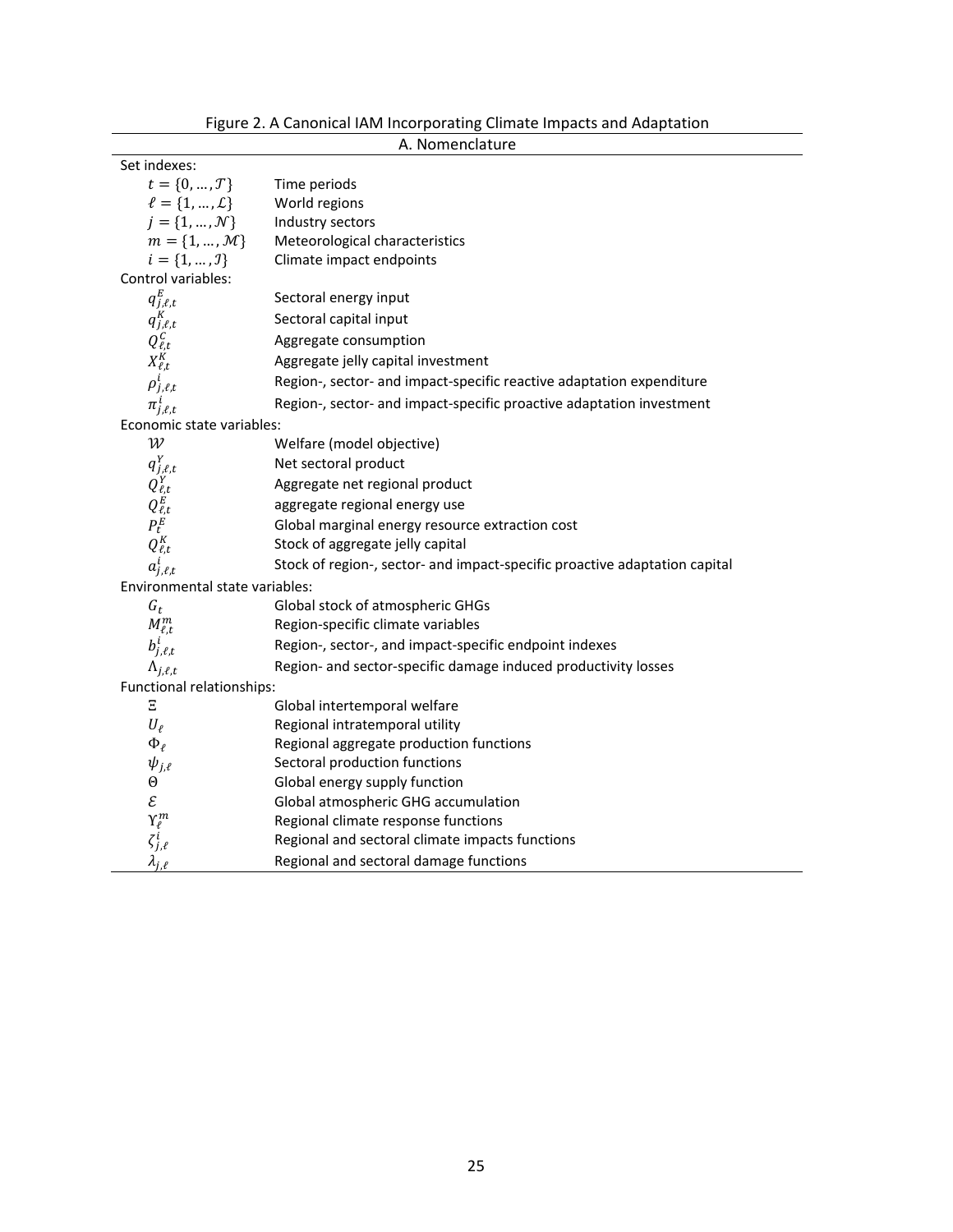| Tigure 2. A Canonical iAivi incorporating Cimiate impacts and Adaptation (Continued)<br><b>B. Model Equations</b>                                                                                                                                      |      |  |
|--------------------------------------------------------------------------------------------------------------------------------------------------------------------------------------------------------------------------------------------------------|------|--|
| <b>Economic Sub-Model</b>                                                                                                                                                                                                                              |      |  |
| Objective:                                                                                                                                                                                                                                             |      |  |
| $\max_{X_{\ell,t}^K, Q_{\ell,t}^E, \rho_{j,\ell,t}^i, \pi_{j,\ell,t}^i, q_{j,\ell,t}^K} \mathcal{W} = \mathbb{E}_0 \textstyle \sum_{t=0}^T \beta^t \mathbb{E}\left[U_1\big[Q_{1,t}^C\big], \dots, U_{\mathcal{L}}\big[Q_{\mathcal{L},t}^C\big]\right]$ | (1a) |  |
| Aggregate net regional product:                                                                                                                                                                                                                        |      |  |
| $Q_{\ell t}^{Y} = \Phi_{\ell}[q_{1 \ell t}^{Y},,q_{N \ell t}^{Y}]$                                                                                                                                                                                     | (1b) |  |
| Sectoral net regional product:                                                                                                                                                                                                                         |      |  |
| $q_{i,\ell,t}^Y = \psi_{i,\ell} \left[ q_{i,\ell,t}^E, q_{i,\ell,t}^K; \Lambda_{i,\ell,t} \right]$                                                                                                                                                     | (1c) |  |
| Intra-regional and intra-temporal market clearance for energy:                                                                                                                                                                                         |      |  |
| $\sum_{i=1}^{N} q_{i,\ell,t}^{E} = Q_{\ell,t}^{E}$                                                                                                                                                                                                     | (1d) |  |
| Intra-regional and intra-temporal market clearance for jelly capital:                                                                                                                                                                                  |      |  |
| $\sum_{i=1}^{N} q_{i,\ell,t}^{K} = Q_{\ell,t}^{K}$                                                                                                                                                                                                     | (1e) |  |
| Aggregate regional absorption constraint:                                                                                                                                                                                                              |      |  |
| $Q_{\ell t}^C = Q_{\ell t}^Y - X_{\ell t}^K - P_{t}^E Q_{\ell t}^E - \sum_{i=1}^J \sum_{i=1}^N (\rho_{i \ell t}^i + \pi_{i \ell t}^i)$                                                                                                                 | (1f) |  |
| Global energy trade and marginal resource extraction cost:                                                                                                                                                                                             |      |  |
| $P_t^E = \Theta[\sum_{\ell=1}^L \sum_{s=0}^t Q_{\ell,s}^E]$                                                                                                                                                                                            | (1g) |  |
| Regional jelly capital accumulation:                                                                                                                                                                                                                   |      |  |
| $Q_{\ell t+1}^K = X_{\ell t}^K + (1 - \vartheta^K) Q_{\ell t}^K$                                                                                                                                                                                       |      |  |
| Accumulation of impact-, sector- and region- specific adaptation capital:                                                                                                                                                                              |      |  |
| $a_{i,\ell,t+1}^i = \pi_{i,\ell,t}^i + (1 - \vartheta^i) a_{i,\ell,t}^i$                                                                                                                                                                               | (1i) |  |
| <b>Climate Sub-Model</b>                                                                                                                                                                                                                               |      |  |
| Global atmospheric GHG accumulation:                                                                                                                                                                                                                   |      |  |
| $G_{t+1} = \mathcal{E}_t[\sum_{\ell} Q_{\ell,t}^E, G_t]$                                                                                                                                                                                               |      |  |
| Regional meteorological effects of global atmospheric GHG concentration:                                                                                                                                                                               |      |  |
| $M_{\ell,t}^m = \Upsilon_{\ell,t}^m[G_t, G_{t-1}, G_{t-2}, \dots]$                                                                                                                                                                                     |      |  |
|                                                                                                                                                                                                                                                        |      |  |
|                                                                                                                                                                                                                                                        |      |  |

## **Impacts Sub-Model**

Biophysical climate impacts by type, sector and region:

$$
b_{j,\ell,t}^i = \zeta_{j,\ell}^i \big[ M_{\ell,t}^1, \dots, M_{\ell,t}^{\mathcal{M}}; \rho_{j,\ell,t}^i; a_{j,\ell,t}^i \big]
$$
(1)

Climate-induced productivity shocks:

$$
\Lambda_{j,\ell,t} = \lambda_{j,\ell} \left[ b_{j,\ell,t}^1, \dots, b_{j,\ell,t}^1; \rho_{j,\ell,t}^1, \dots, \rho_{j,\ell,t}^1; a_{j,\ell,t}^1, \dots, a_{j,\ell,t}^1 \right]
$$
(1m)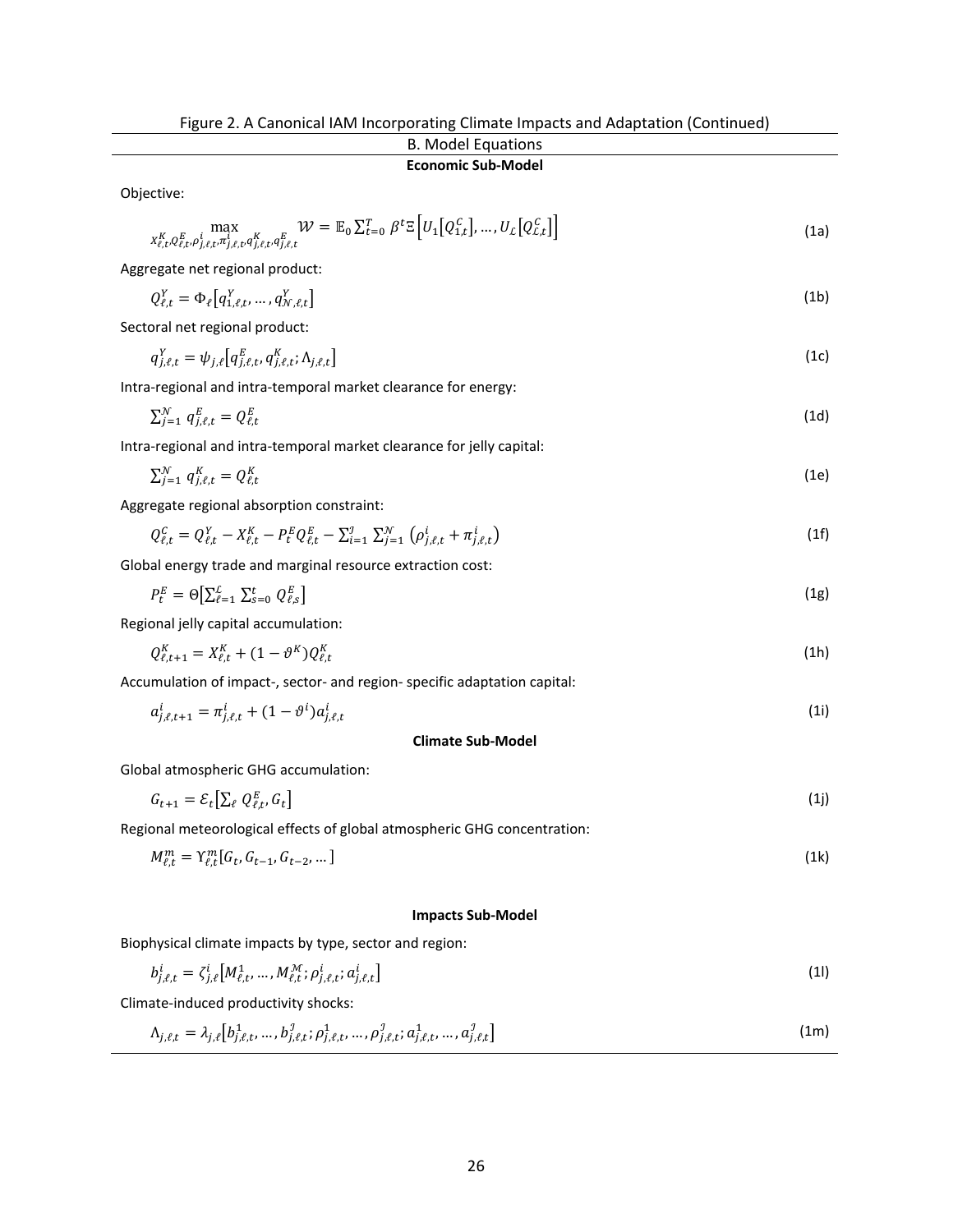| Region     | Impact                | <b>Climate</b> | <b>Base</b> | <b>Effect of Adaptation</b> |           |
|------------|-----------------------|----------------|-------------|-----------------------------|-----------|
|            | <b>Endpoint</b>       | Variable       | Response    | Reactive                    | Proactive |
| Region 1   | Endpoint 1            | Temperature    |             |                             |           |
|            |                       | Precipitation  |             |                             |           |
|            |                       | Sea Level      |             |                             |           |
|            |                       |                |             |                             |           |
|            | $\cdots$              |                |             |                             |           |
|            | Endpoint i            | Temperature    |             |                             |           |
|            |                       | Precipitation  |             |                             |           |
|            |                       | Sea Level      |             |                             |           |
|            |                       |                |             |                             |           |
|            |                       |                |             |                             |           |
|            | Endpoint 1            | Temperature    |             |                             |           |
| Region $L$ |                       | Precipitation  |             |                             |           |
|            |                       | Sea Level      |             |                             |           |
|            |                       |                |             |                             |           |
|            |                       |                |             |                             |           |
|            | Endpoint $\mathcal I$ | Temperature    |             |                             |           |
|            |                       | Precipitation  |             |                             |           |
|            |                       | Sea Level      |             |                             |           |
|            |                       |                |             |                             |           |

Table 1. Key Responses in Modeling Climate Impacts and Adaptation A. Regional Responses of Impact Endpoints to Climate Variables

# B. Sectoral Responses of Productivities to Impact Endpoints

| Region               | <b>Sector</b>       | Impact                | Base     |                 | <b>Effect of Adaptation</b> |
|----------------------|---------------------|-----------------------|----------|-----------------|-----------------------------|
|                      |                     | <b>Endpoint</b>       | Response | <b>Reactive</b> | <b>Proactive</b>            |
| Region 1             | Sector 1            | Endpoint 1            |          |                 |                             |
|                      |                     | $\cdots$              |          |                 |                             |
|                      |                     | Endpoint J            |          |                 |                             |
|                      | $\cdots$            |                       |          |                 |                             |
|                      | Sector $\mathcal N$ | Endpoint 1            |          |                 |                             |
|                      |                     | $\cdots$              |          |                 |                             |
|                      |                     | Endpoint J            |          |                 |                             |
| $\cdots$             |                     |                       |          |                 |                             |
| Region $\mathcal{L}$ | Sector 1            | Endpoint 1            |          |                 |                             |
|                      |                     | $\cdots$              |          |                 |                             |
|                      |                     | Endpoint J            |          |                 |                             |
|                      | $\cdots$            |                       |          |                 |                             |
|                      | Sector $\mathcal N$ | Endpoint 1            |          |                 |                             |
|                      |                     | $\cdots$              |          |                 |                             |
|                      |                     | Endpoint $\mathcal I$ |          |                 |                             |